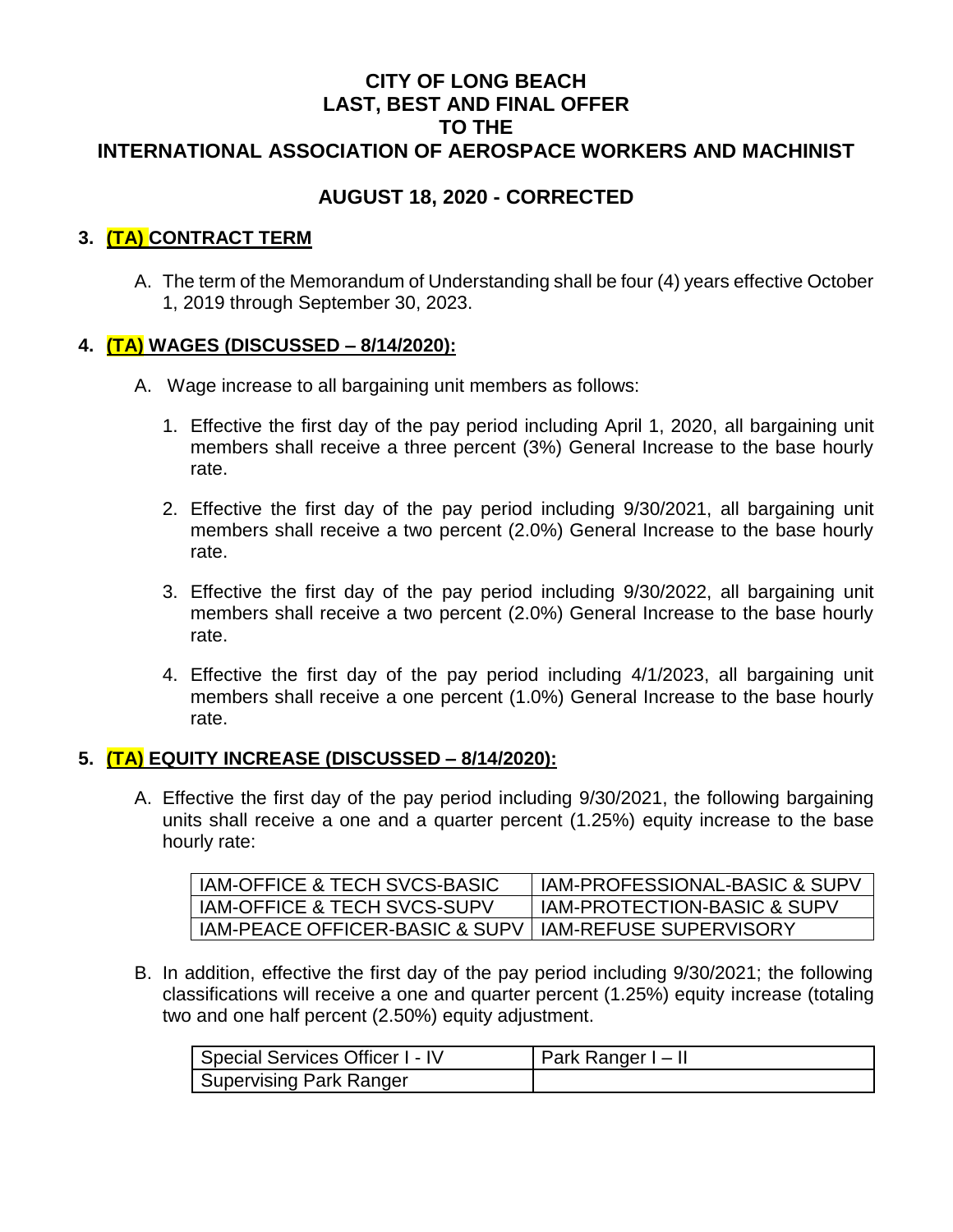## **6. (TA) COST SAVING FURLOUGH FY 21 (REVISED 7/30/2020):**

#### **A. FURLOUGH (FISCAL YEAR 21 – 10/1/2020 – 9/30/2021)**

- 1. To minimize layoffs during Fiscal Year 2021, the City and IAM agree that an unpaid work furlough equivalent to 10% percent of permanent employees pay (208 hours for permanent full time employees) will be taken during the period including October 1, 2020 to the pay period including September 30, 2021. This will include permanent full-time employees and permanent part-time employees that work at least 20 hours per week.
- 2. Permanent full time employees will be required to take two hundred and eight (208) hours of unpaid furlough and qualifying permanent part-time employees will be required to take one-hundred and four (104) hours of unpaid furlough on a scheduled business closure day, between the pay period including October 1, 2020 and the pay period including September 30, 2021. Furloughs will be scheduled eight (8) furlough hours per pay period for full-time employees and a minimum of four (4) hours per pay period for permanent part-time employees unless the appointing authority has approved an Alternate Furlough Plan. All permanent employees will be required to take the full number of furlough hours (208) or 104 hours for permanent part-time and those approved on the Alternate Furlough Plan.
- 3. Most employees will be placed on a 5/40 work schedule and will take the City closure day off as the furlough day. Based on operational needs, departments may assign an alternate furlough day off (other than the closure Friday) within the same work week. After the furlough period, employees will be returned to their prior schedule. The union will be notified should a change arise. The proposed language clarifies that the 5/40 schedules may not be suitable for all operations and provides departments with discretion to properly adjust operations.
- 4. For operations that require work shifts greater than eight (8) hours, employees can flex the remaining hours of their shift within the work week, use accruals for the remaining hours of their shift or request to take the remaining hours of the shift off unpaid with approval from the Department Head or appointing authority.
- 5. Furlough hours will be scheduled by management and may require closure of certain operations based upon business necessity. Every effort will be made to float furlough hours to effectively reduce costs and minimize the impact on public services. Overtime will not be permitted within the same week as furlough hours unless approved by the appointing authority. Employees shall not use any paid time (e.g. vacation, in-lieu, banked time, etc.) to replace or supplement furlough day.
- 6. Employees in assignments that will require overtime or revenue loss if the member is furloughed will be placed on the Alternate Furlough Option and be required to take one hundred and four (104) hours of an unpaid furlough between the pay period including October 1, 2020 and the pay period including September 30, 2021. The City will provide the Union with a list of positions, assignments and individuals to be included in this alternative approach to generate savings (see attached).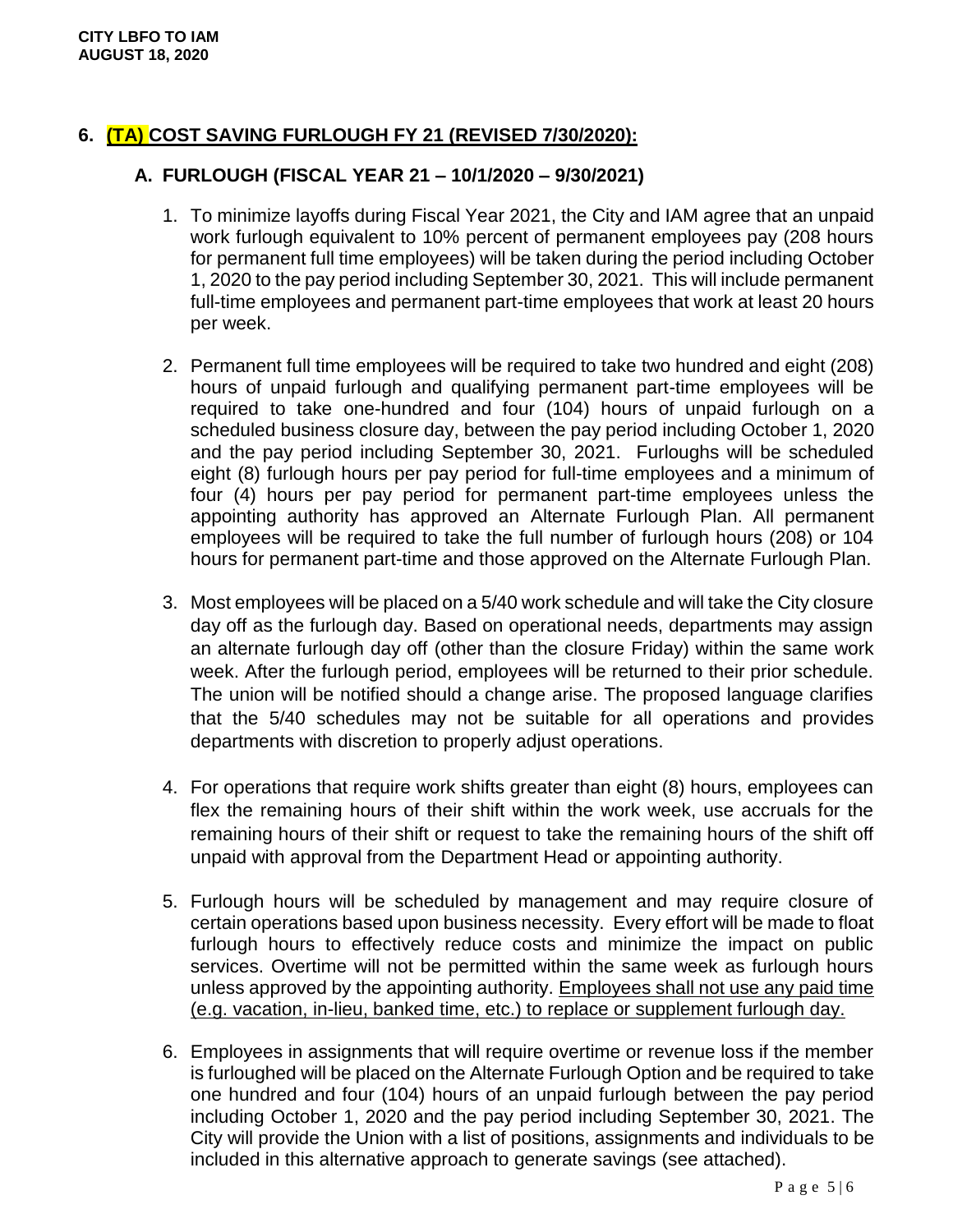7. Non-career employees will not be scheduled to work on a scheduled business closure day. If based on operational necessity, there is a need for a non-career employee to work on a closure day, the department will schedule an alternate day off during the same work week.

## **7. FURLOUGH PARITY LANGUAGE:**

A. The City is proposing the attached Letter of Agreement regarding Furlough Parity be included in the IAM successor MOU.

#### **8. (TA) LABOR COST SAVINGS RE-OPENER (REVISED 7/27/2020):**

- A. Due to the continued uncertainty of the City's financial condition caused by the COVID-19 pandemic, the City and IAM ("the parties) agree that during the period commencing September 1, 2020 and ending on the last date of this Agreement, the MOU may be reopened on economic issues if the Mayor and Council officially declare an economic emergency. The declaration of an economic emergency shall not be subject to any grievance or arbitration procedure.
- B. In the event the Mayor and Council declare an economic emergency; the parties agree to immediately begin to meet and confer to address possible measures to help ameliorate the fiscal crisis. The City shall notify IAM in writing to request that this agreement be reopened, provided that such reopener is limited to achieving labor costs savings, such as furloughs, reduction in hours or changes to Article Two (Salaries and Compensation), Article Three (Paid Time Off Benefits) and Article Four (Benefits). The Association agrees that they shall meet with the City within one week of the written request and shall meet daily until agreement is reached or impasse is declared.
- C. If the parties are unable to reach agreement on the reopener within 30 days of the written request to reopen, they agree to proceed to the impasse resolution process in accordance with the Meyers Milias Brown Act*.* If the Association requests factfinding regarding the impasse in negotiations, the parties will make their best efforts to agree upon an efficient, economical, and fair factfinding process. The parties agree that the factfinding panel will include a City representative and IAM representative. The parties agree to select their respective panel members and the neutral factfinding panel chairperson within 5 days of the factfinding request*.* The parties agree to schedule the factfinding hearing within 15 days of the factfinding request, and to direct the panel to make its written recommendations as expeditiously as possible, and in no event later than 10 days after the date of the hearing.
- D. In the event of a reopening ending in impasse, the City shall have the right to unilaterally implement the last, best and final offer upon completion of the impasse process. However, the item unilaterally changed cannot become part of the collective agreement unless and until the union agrees. The provisions of Article One, Section VIII, "Peaceful Performance of City Services," shall continue in full force and effect regardless of any re-opening of negotiations.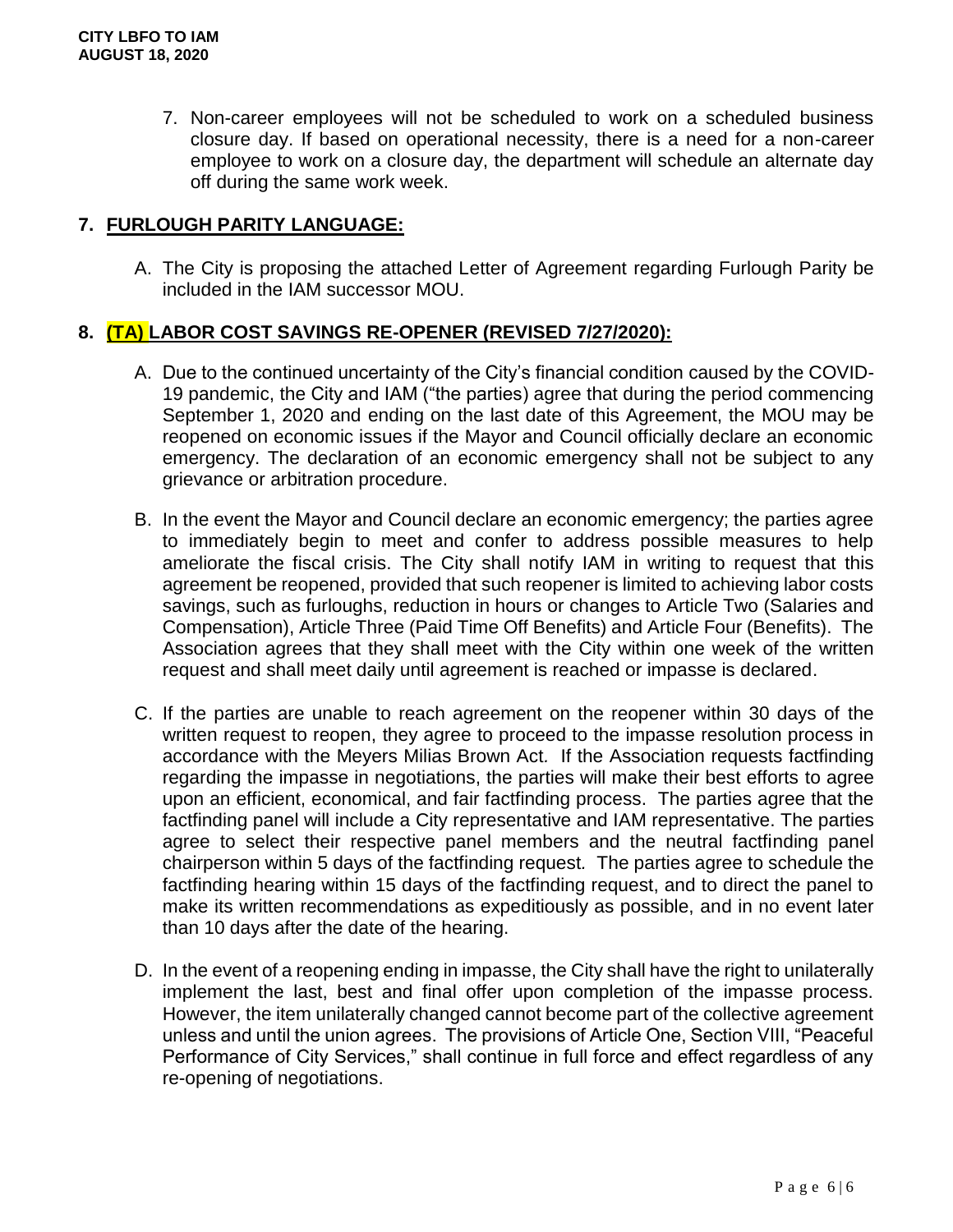## **9. (TA) PEACE OFFICER ASSIGNMENT PAY (DISCUSSED 8/13/2020):**

- A. Effective the first day of the pay period including January 1, 2021, the current skill pay for SSO III – Armed and SSO IV – Armed assigned to patrol the Airport (#866) shall be increased from \$1.50 to \$2.50.
- B. Effective the first day of the pay period including January 1, 2021, a skill pay shall also be added for Park Ranger I-II and Supervising Park Ranger for patrolling the Park (El Dorado) at the rate of \$2.50.

#### **10.(TA) REFUSE SUPERVISOR PAY RATE CHANGE (DISTRIBUTED 5/27/20):**

A. Effective the first day of the pay period including October 1, 2021, the City shall increase the following classification pay range as follows:

| Classification           | <b>Current Range</b> | New Range |
|--------------------------|----------------------|-----------|
| <b>Refuse Supervisor</b> | 520                  | 530       |

#### **11.(TA) REFUSE FIELD INVESTIGATOR PAY RATE CHANGE (DISTRIBUTED 5/27/20):**

A. Effective the first day of the pay period including October 1, 2021, the City shall increase the following classification pay range as follows:

| Classification            | <b>Current Range</b> | New Range |
|---------------------------|----------------------|-----------|
| Refuse Field Investigator | 460                  | 470       |

## **12.(TA) STD/LTD DISABILITY INSURANCE (DISTRIBUTED 1/8/2020):**

A. The City of Long Beach proposes to provide an employer-paid short-term and longterm disability plan(s), in addition to a voluntary, supplemental long-term disability option. If agreement is reached, the plans would be implemented effective the first pay period of calendar year 2021.

#### **13. (TA) NIGHT-SHIFT DIFFERENTIAL RATE INCREASE (DISTRIBUTED 5/27/20):**

a. Effective the first day of the pay period including April 1, 2022, Night-Shift Differential pay IAM bargaining unit members shall increase from \$1.25 to \$1.50.

#### **14.(TA) BILINGUAL PAY INCREASE (CORRECTED 8/18/20):**

A. Effective the first day of the first full pay period following City Council adoption, the Bilingual Pay for all bargaining unit members shall increase from \$0.70 to \$1.20.

#### **15.(TA) HIGHER CLASSIFICATION PAY RATE INCREASE (DISTRIBUTED 5/27/20):**

A. Effective the first day of the pay period including April 1, 2021, the City will increase Higher Classification pay from \$0.80 to \$1.00 per hour for eligible permanent full-time bargaining unit members.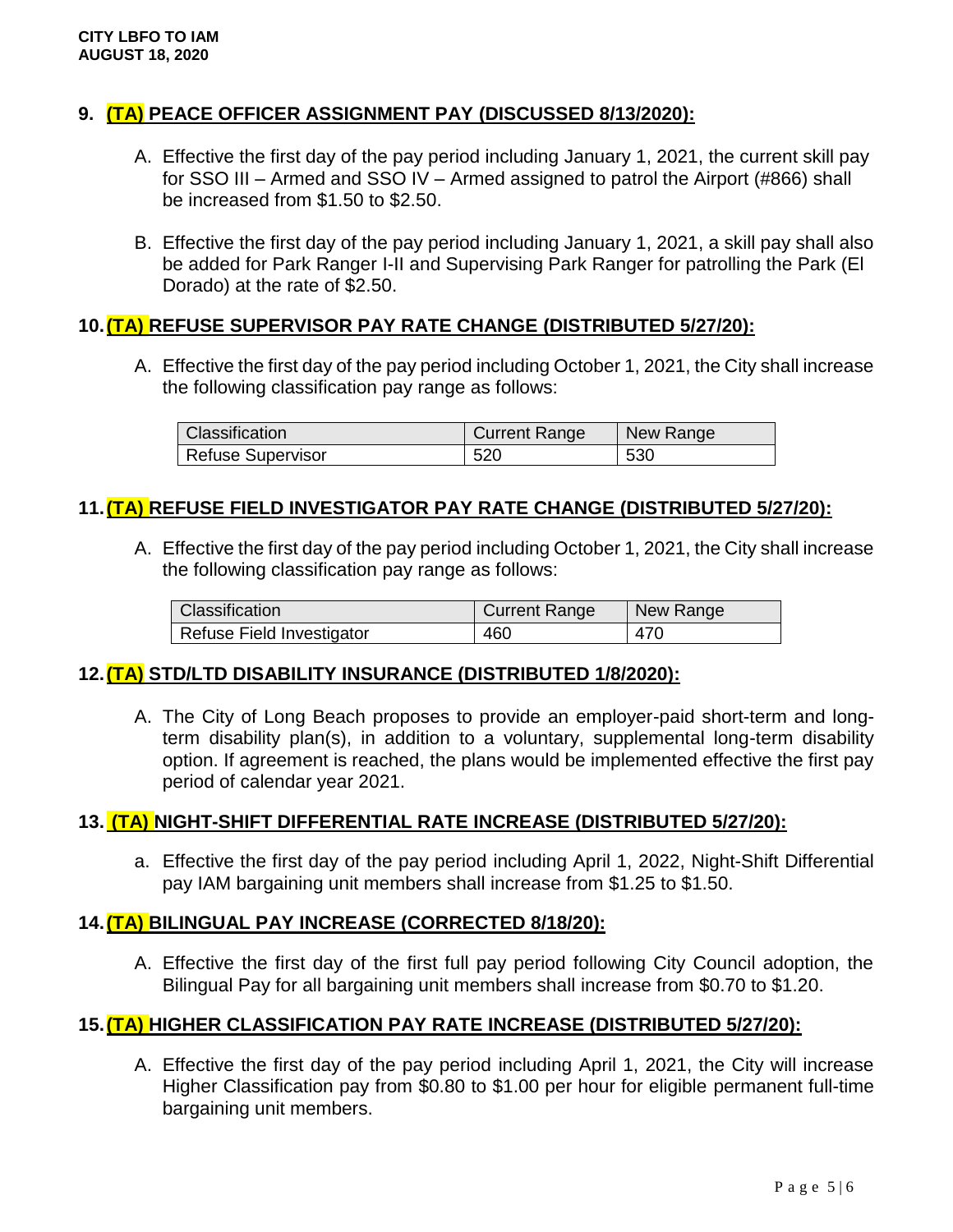#### **16.(TA) NEW CITY HOLIDAY (DISTRIBUTED 12/18/2019):**

A. Effective January 1, 2021, the City will provide one additional City observed Holiday (to be determined by City Council) to eligible permanent full-time and permanent part-time employees.

#### **17.(TA) PAID PARENTAL LEAVE (DISTRIBUTED 12/18/2019):**

A. Effective January 1, 2021, the parties agree to implement a new Paid Parental Leave benefit for full-time employees with at least 6 months of full-time City Service. Employees will be eligible for up to 30 consecutive calendar days (160.0 hours) of Paid Parental Leave at the employee's adjusted hourly rate for the birth, adoption or placement of a foster child.

#### **18.(TA) VACATION ACCRUAL MAXIMUM (DISTRIBUTED 7/8/2020):**

Effective January 1, 2021, the parties agree to a new vacation accrual maximum provision. The new cap will be equivalent of three (3) years of vacation hours at the employee's current accrual rate, based on service years completed. The accrual maximum will be temporarily increased to 4 years through December 31, 2023 and will revert to the 3 years effective January 1, 2024 (see **attachment**),

> A. The parties agree to modify the current one year "waiting" period. New permanent fulltime or permanent part-time employees may utilize accrued vacation hours upon completion of six (6) months of employment.

#### **19.(TA) PERSONAL HOLIDAY MAXIMUM (DISTRIBUTED 12/18/2019):**

A. Effective January 1, 2021, the parties agree to implement a new personal holiday accrual maximum provision. The new cap will be equivalent of two (2) years of personal holiday hours at the employee's current accrual rate.

#### **20.(TA) COMPENSATORY TIME OFF (UPDATED 7/30/2020):**

A. The City proposes to replace current Overtime provision with the attached language.

#### **21.(TA) MODIFY BENEFITS ELIGIBILITY DATE:**

A. Effective calendar year 2021, subject to approval by City Council, the City will implement a change in practice to the effective date of enrollment for City Benefits (health, dental, vision, life) for permanent full-time employees.

#### **22.(TA) 9/80 WORK SCHEDULE (DISTRIBUTED 12/18/2019):**

A. The City proposes clarifying language for 9/80 schedules and allowing for Monday and Friday RDO's only.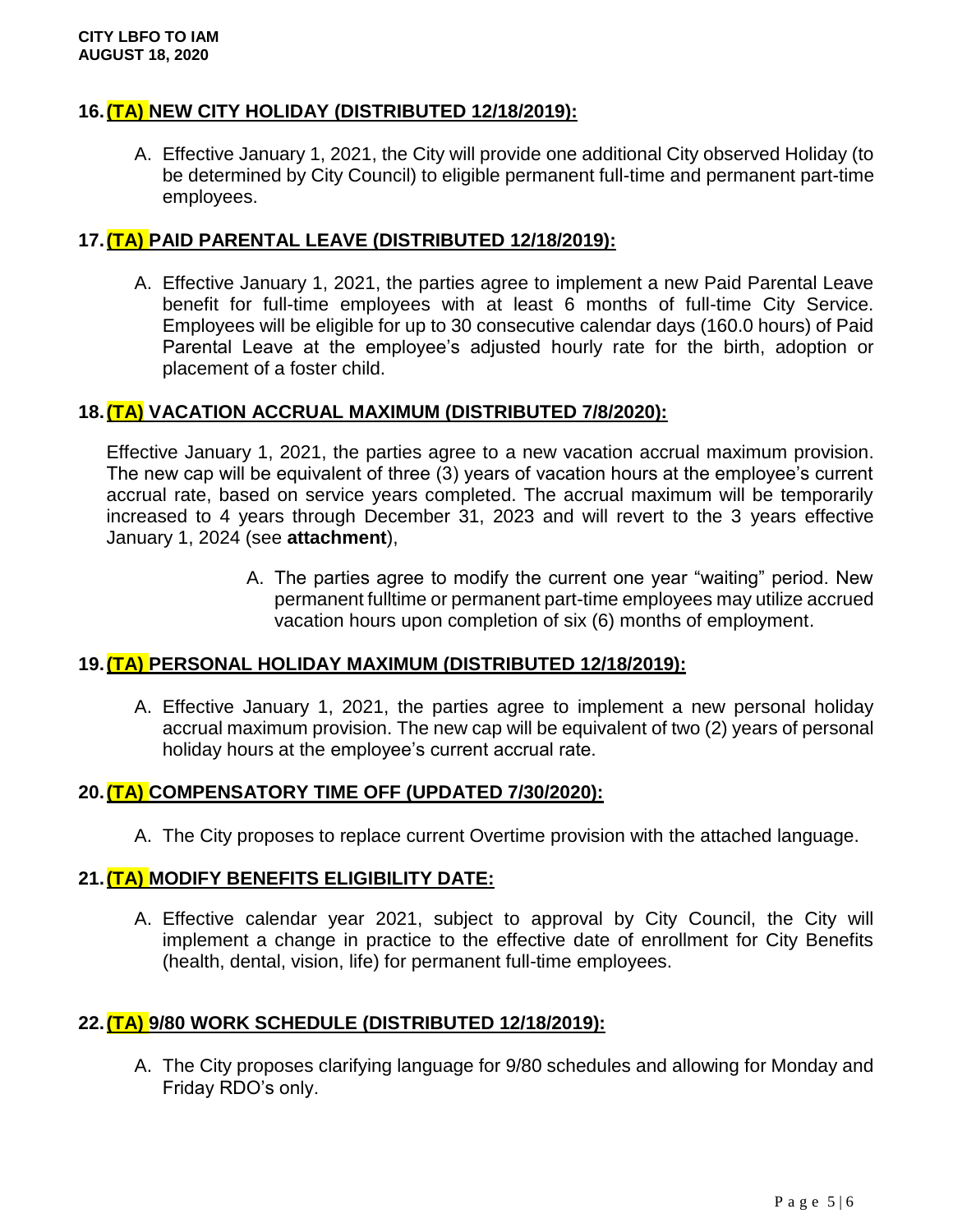#### **23.(TA) SICK LEAVE USAGE (DISTRIBUTED 2/26/2020):**

A. Effective the first pay period of calendar year 2021, subject to approval by City Council and agreement with all other bargaining units, and superseding provisions in the Salary Resolution, Personnel Ordinance, and/or legislative requirements, the City will expand the usage of sick leave accruals.

#### **24.(TA) BEREAVEMENT LEAVE (DISTRIBUTED – 7/08/2020):**

A. The City proposal to update eligible family members and clarify MOU language regarding bereavement leave.

#### **25.(TA) DISCIPLINE/ PERSONNEL FILES (DISTRIBUTED - 7/30/2020):**

A. The City proposes to modify current Personnel Files provision with attached language.

#### **26.(TA) IN LIEU HOLIDAY MAXIMUM (DISTRIBUTED - 7/08/2020):**

A. Effective January 1, 2021, the parties agree to implement a new in lieu holiday accrual maximum provision. The new cap will be equivalent of two (2) years of in lieu holiday hours at the employee's current accrual rate.

#### **27.(TA) EDUCATION PROVISION (DISTRIBUTED – 8/14/2020):**

A. The parties agree to convene a City-wide Labor Management Committee ("LMC") to discuss educational and development opportunities for employees. The parties agree to convene the LMC no later than sixty (60) days after January 1, 2022. Each party shall be allowed up to three representatives. The parties agree to use their best efforts to reach agreement to make a joint recommendation for budget consideration by June 30, 2022 to the City Manager.

#### **28.(TA) MISC LANGUAGE CLEAN-UP:**

A. The City agrees to work collaboratively with the association to clean-up contract provision language as needed during the course of negotiations.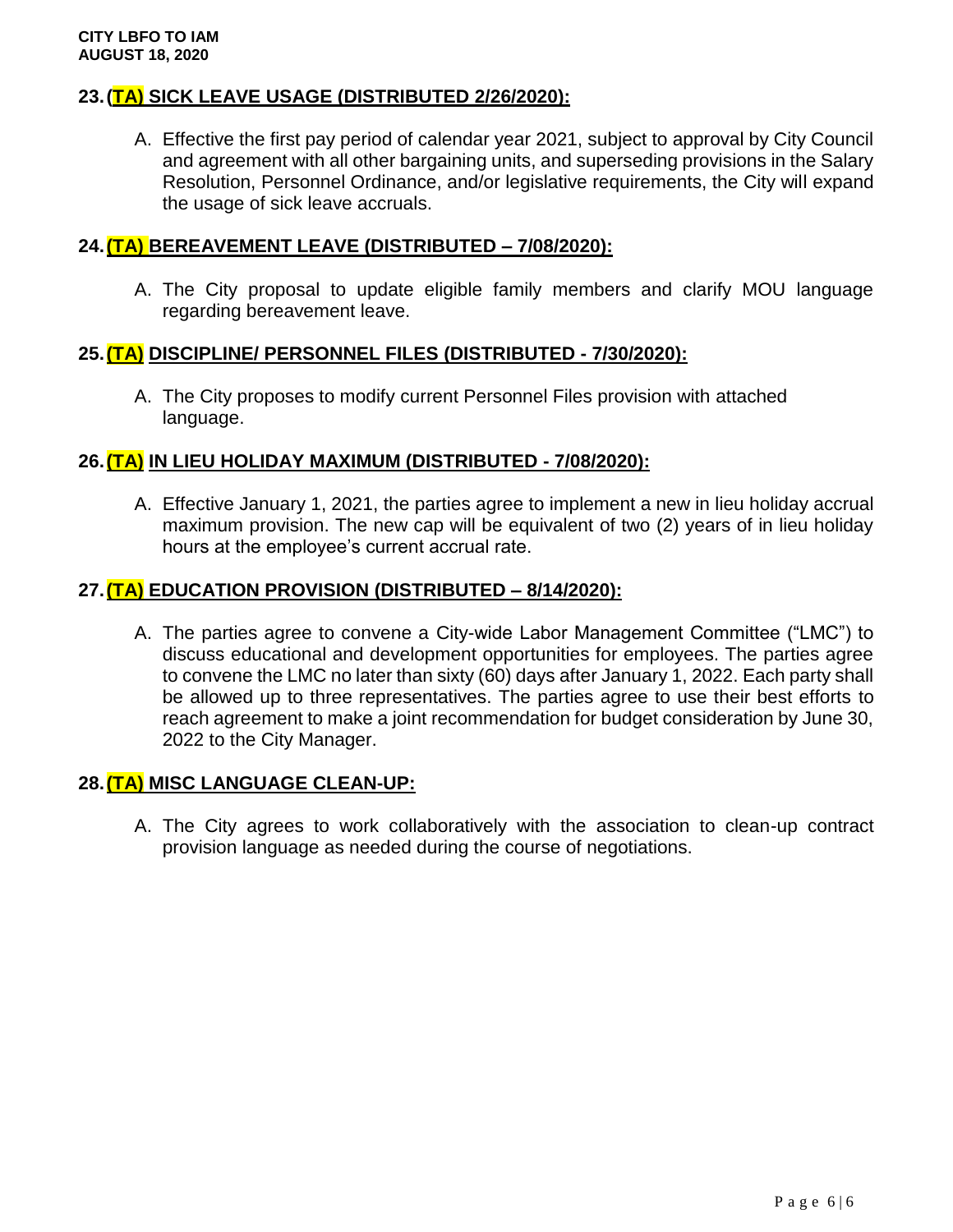

## **ALTERNATIVE FURLOUGH PROGRAM**

## **IAM CLASSIFICATIONS & APPLICABLE DEPT (7/29/2020 UPDATE)**

**Management reserves the right to add additional classifications as needed based on operational necessity. The City will provide notification in the event there are additions to this list.** 

| Classification                           | Department                    | <b>Bargaining Unit</b>         | Alternate           |
|------------------------------------------|-------------------------------|--------------------------------|---------------------|
| Communications Center Supervisor         | Disaster Prep                 | IAM-PROTECTION-SUPV            | 13 days (104 hours) |
| <b>Communications Center Coordinator</b> | Disaster Prep                 | IAM-PROTECTION-SUPV            | 13 days (104 hours) |
| Public Safety Dispatchers I - IV         | Disaster Prep                 | IAM-PROTECTION-BASIC           | 13 days (104 hours) |
| Ambulance Operator                       | Fire                          | IAM-PROTECTION-BASIC           | 13 days (104 hours) |
| Port Security Systems Operator I - III   | Harbor                        | IAM-OFFICE & TECH SVCS-BASIC   | 13 days (104 hours) |
| Port Systems Security Officers I-III     | Harbor                        | IAM-OFFICE & TECH SVCS-BASIC   | 13 days (104 hours) |
| Special Services Officers I -IV          | Harbor                        | IAM-PROTECTION-BASIC           | 13 days (104 hours) |
| Storekeeper I                            | Harbor                        | IAM-OFFICE & TECH SVCS-BASIC   | 13 days (104 hours) |
| Supervisor - Stores and Property         | Harbor                        | IAM-OFFICE & TECH SVCS-SUPV    | 13 days (104 hours) |
| Medical Assistant I - II                 | Health                        | IAM-OFFICE & TECH SVCS-BASIC   | 13 days (104 hours) |
| <b>Nurse Practitioner</b>                | Health                        | IAM-PROFESSIONAL-BASIC         | 13 days (104 hours) |
| Public Health Nurse II                   | Health                        | IAM-PROFESSIONAL-BASIC         | 13 days (104 hours) |
| Public Health Nurse III                  | Health                        | IAM-PROFESSIONAL-BASIC         | 13 days (104 hours) |
| Public Health Nurse Supervisor           | Health                        | IAM-PROFESSIONAL-SUPV          | 13 days (104 hours) |
| Public Health Physician                  | Health                        | IAM-PROFESSIONAL-BASIC         | 13 days (104 hours) |
| <b>Registered Nurse II</b>               | Health                        | IAM-PROFESSIONAL-BASIC         | 13 days (104 hours) |
| <b>Medical Assistant II</b>              | <b>HR-Occupational Health</b> | IAM-OFFICE & TECH SVCS-BASIC   | 13 days (104 hours) |
| Physician Assistant                      | <b>HR-Occupational Health</b> | IAM-PROFESSIONAL-BASIC         | 13 days (104 hours) |
| Public Health Physician                  | HR-Occupational Health        | IAM-PROFESSIONAL-BASIC         | 13 days (104 hours) |
| X-Ray Technician                         | <b>HR-Occpational Health</b>  | IAM-PROFESSIONAL-BASIC         | 13 days (104 hours) |
| Park Ranger I                            | Police                        | IAM-PEACE OFFICER-BASIC        | 13 days (104 hours) |
| Park Ranger II                           | Police                        | IAM-PEACE OFFICER-SUPV         | 13 days (104 hours) |
| SPCL SCS OF III-ARM ARPT PC OF           | Police                        | <b>IAM-PEACE OFFICER-BASIC</b> | 13 days (104 hours) |
| SPCL SCS OF IV-ARM ARPT PC OF            | Police                        | IAM-PEACE OFFICER-SUPV         | 13 days (104 hours) |
| Special Services Officers I - IV         | Police                        | IAM-PROTECTION-BASIC           | 13 days (104 hours) |
| Parking Control Checker I - II           | Public Works                  | IAM-PROTECTION-BASIC           | 13 days (104 hours) |
| Parking Control Supervisor               | Public Works                  | IAM-PROTECTION-SUPV            | 13 days (104 hours) |
| Refuse Field Investigator                | <b>Public Works</b>           | IAM-REFUSE-SUPV                | 13 days (104 hours) |
| Refuse Supervisor                        | <b>Public Works</b>           | IAM-REFUSE-SUPV                | 13 days (104 hours) |
| Special Services Officer II              | <b>Public Works</b>           | IAM-PROTECTION-BASIC           | 13 days (104 hours) |
| Laboratory Analysts I - III              | Water                         | IAM-OFFICE & TECH SVCS-BASIC   | 13 days (104 hours) |
| Laboratory Assistant I - III             | Water                         | IAM-OFFICE & TECH SVCS-BASIC   | 13 days (104 hours) |
| Water Quality Organic Chemist            | Water                         | IAM-PROFESSIONAL-BASIC         | 13 days (104 hours) |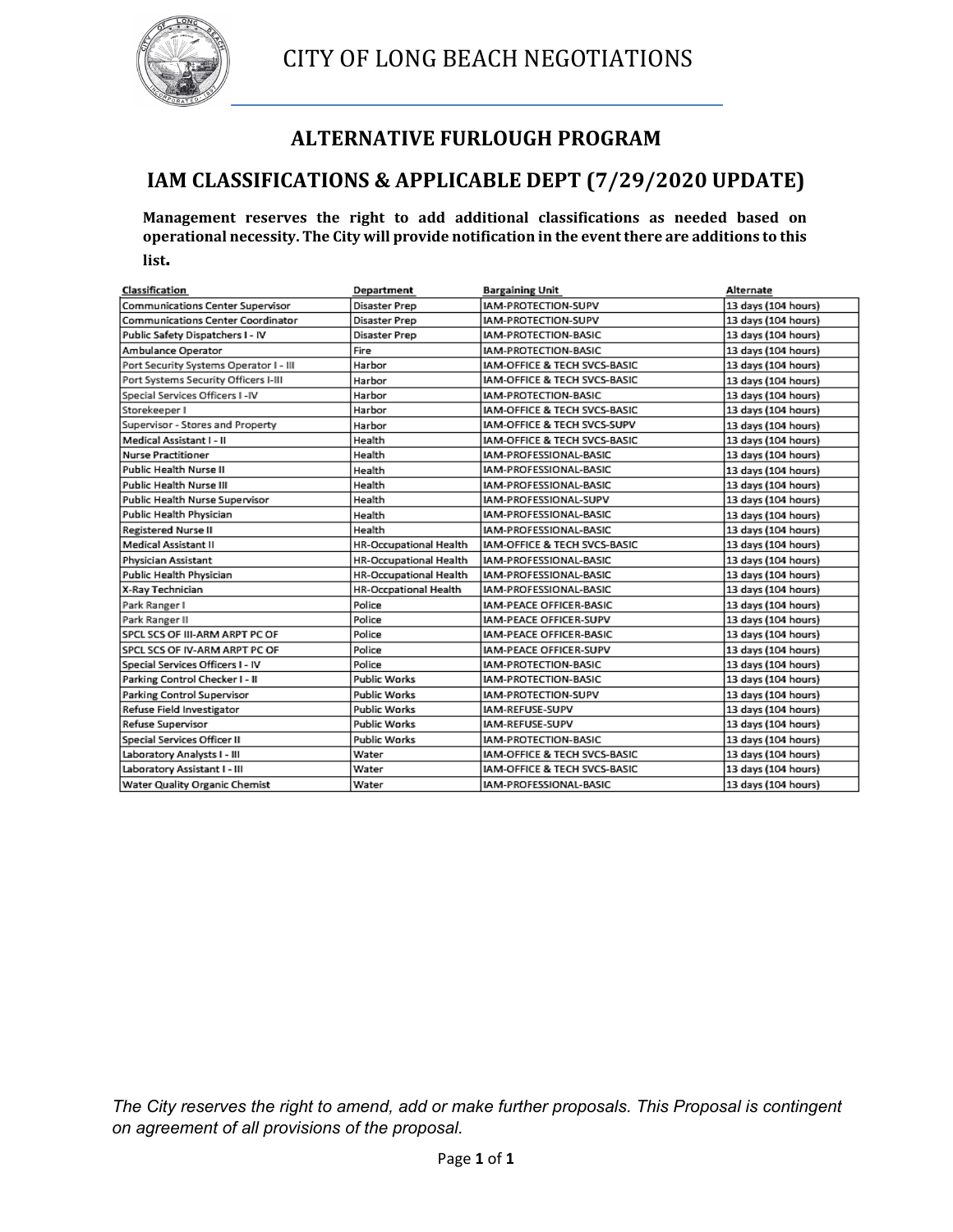

## **LETTER OF AGREEMENT**

## **FURLOUGH PARITY LANGUAGE (UPDATED 7/30/20)**

IAM agrees to 26 workdays/208 hours (approx. 10%) of unpaid furlough days in FY 2021, provided that the City agrees to a "Furlough Parity Reopener" to guarantee that all nonsworn bargaining units (excluding public safety [POA, FFA and LGA] and miscellaneous groups with a closed contract) and full-time unrepresented employees will be subject to the same total number of furlough hours (26 days = 208). This also excludes employees on an Alternate Furlough Program (contribution half (13 days = 104 hours).

The City and IAM agree that it is the intent of this Section regarding furloughs that all non-sworn bargaining units serve the same total number of furlough hours FY 2021 (excluding Alternative Furlough Program). Therefore, should the City reach agreement with another non-sworn bargaining unit that provides for less furlough hours than has been agreed to in this Section, or if the City is not able to reach agreement and instead imposes terms on another non-sworn bargaining unit that are less than the value of the furlough cost savings agreed to in this Section**,** the parties agree to re-open the MOU to discuss how to provide IAM members with compensation that equals the difference in furlough hours they served in comparison to other non- sworn bargaining units. This limited re-opener can be exercised by either the City or IAM.

*The parties tentatively agree to the above proposed letter of agreement:*

*Irma Rodriguez Moisa for COLB Date Richard Suarez for IAM Date*

*\_\_\_\_\_\_\_\_\_\_\_\_\_\_\_\_\_\_\_\_\_\_\_\_\_\_\_\_\_\_\_\_\_\_\_\_\_\_\_\_\_\_\_\_\_\_\_\_\_\_\_\_ \_\_\_\_\_\_\_\_\_\_\_\_\_\_\_\_\_\_\_\_\_\_\_\_\_\_\_\_\_\_\_\_\_\_\_\_\_\_\_\_\_\_\_\_\_\_\_\_\_\_\_\_\_*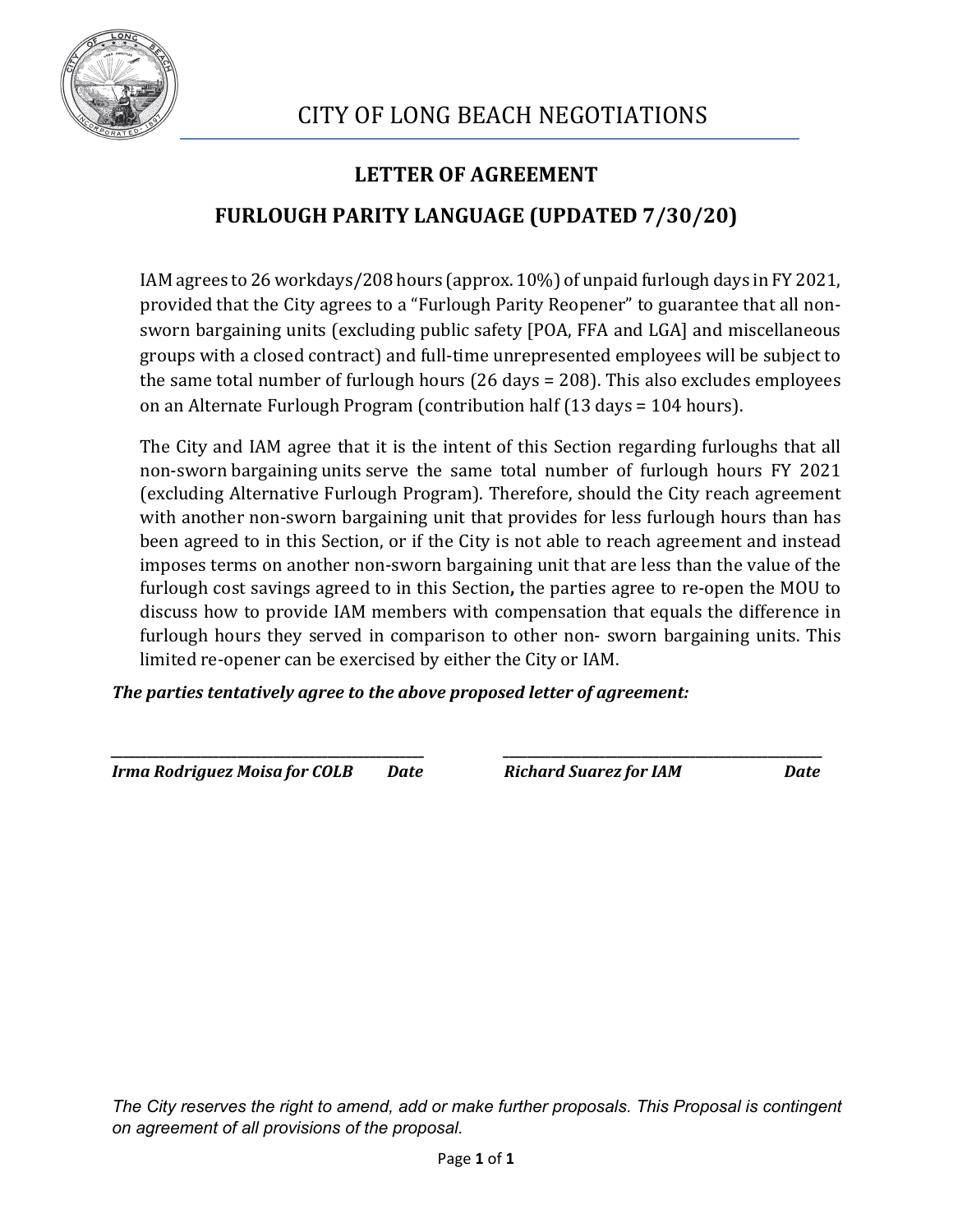

# **VACATION ACCRUAL MAXIMUM (Revised 6/24/2020)**

Subject to approval by City Council, the vacation accrual maximum provision of the Salary Resolution and Personnel Ordinance 3.01 will be replaced with the following provision. The new vacation accrual maximum provision will take effect the first full pay period of calendar year 2021 or upon implementation of the City's LB Coast HR system (whichever comes first). The City will implement a three (3) year vacation accrual maximum based on years of service completed. As a result of COVID-19, the City will temporarily add an additional year to total a four (4) year vacation maximum cap. The temporary cap shall be effective January 1, 2021 and shall expire December 31, 2023. The vacation cap will revert to three (3) year maximum effective January 1, 2024. See the following chart for illustration purposes:

| <b>Service Years Completed</b>                | <b>Hours</b><br><b>Accrued</b><br>per pay<br>period | <b>Annual</b><br><b>Accrual</b> | <b>Current</b><br><b>Vacation</b><br><b>Maximum</b><br>Accrual* | <b>NEW</b><br><b>Vacation</b><br><b>Maximum</b><br>Accrual* |
|-----------------------------------------------|-----------------------------------------------------|---------------------------------|-----------------------------------------------------------------|-------------------------------------------------------------|
| Upon hire through 4 years, 5 months           | 3.70                                                | 96.2                            | 288.6                                                           | 384.8                                                       |
| 4 years, 6 months through 11 years, 5 months  | 4.62                                                | 120.1                           | 360.4                                                           | 480.5                                                       |
| 11 years, 6 months through 13 years, 5 months | 4.93                                                | 128.2                           | 384.5                                                           | 512.7                                                       |
| 13 years, 6 months through 17 years, 5 months | 5.24                                                | 136.2                           | 408.7                                                           | 545.0                                                       |
| 17 years, 6 months through 18 years, 5 months | 5.54                                                | 144.0                           | 432.1                                                           | 576.2                                                       |
| 18 years, 6 months through 19 years, 5 months | 5.85                                                | 152.1                           | 456.3                                                           | 608.4                                                       |
| 19 years, 6 months or more                    | 6.16                                                | 160.2                           | 480.5                                                           | 640.6                                                       |

*\*NEW 4-Year Vacation Maximum – 1/1/2021 – 12/31/2023)*

- A. New permanent full-time or permanent part-time employees may utilize accrued vacation hours upon completing six (6) months of employment.
- B. Upon reaching the maximum accrual, employees will cease earning vacation until use of vacation brings the accrual below the maximum.
- C. Employees will not be allowed to have negative vacation hours.
- D. The use of vacation hours is subject to supervisor/department head approval per the current Salary Resolution, Personnel Ordinance, and Department policies.
- E. Upon separation of employment or death, employees or their beneficiary will be paid for all accrued and unused vacation with their final paycheck, at the adjusted hourly rate of pay.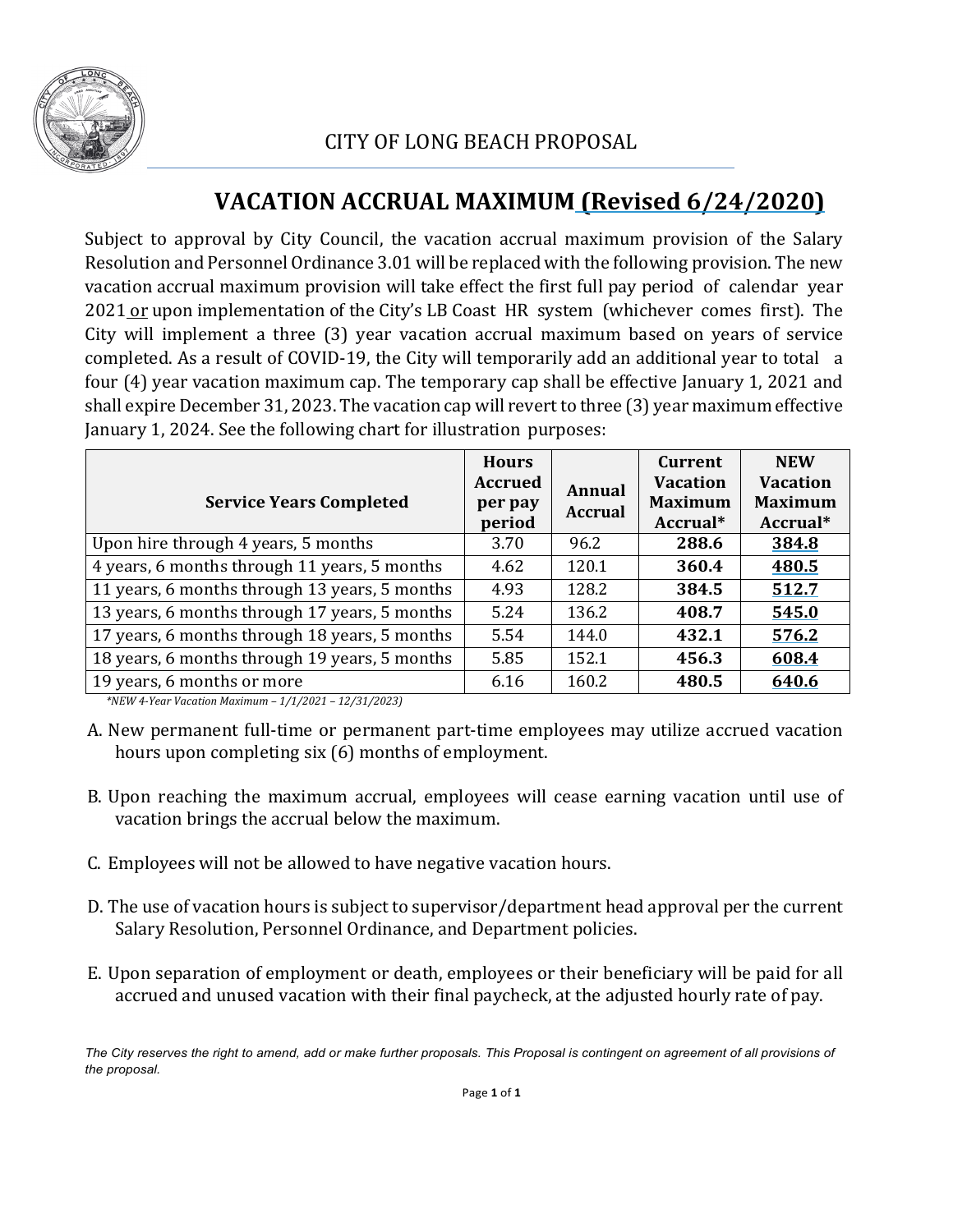

# **9/80 SCHEDULE POLICY**

The City offers the 9/80 Work Schedule in order to provide a valuable employee benefit, support the City's Employee Commute Trip Reduction Program, and improve City operations by providing work schedule flexibility and enhancing employee morale. Effective the first full pay period following approval by City Council or upon implementation of LB COAST, the guidelines for 9/80 schedules will be as follows:

- The standard work schedule is five (5) days per week, eight (8) hours per day.
- Participation in the 9/80 work schedule is optional. No employee is required, nor will they be compelled to participate.
- Each department has the right to establish rules for administering the 9/80 work schedule and the right to return any employee to the regular eight (8) hour per day schedule.
- A 9/80 consists of a total of eight (8), nine (9)-hour days, one (1), eight (8)-hour day, four (4) days off, and one (1) additional day off, in a two-week period. Therefore, the employee is working 80 hours over nine (9) days. The additional day off is called the employees Regular Day Off (RDO).
- Participation in a 9/80 Work Schedule is a benefit, not a right and is voluntary for employees whose departments have decided to offer the 9/80 work schedule. Employees must meet their department's conditions for being granted a 9/80 work schedule.
- Employees may only request to change their 9/80 work schedule once every six (6) months unless approved by the Department head or designee.

## **Business Hour Department Schedules – Regular Day Off (RDO)**

9/80 work schedules will be limited to four (4) schedules for non-24 hour facilities. They include:

- 1st Friday of the Pay Period as the Regular Day Off
- 2nd Friday of the Pay Period as the Regular Day Off
- 1st Monday of the Pay Period as the Regular Day Off
- 2nd Monday of the Pay Period as the Regular Day Off

Only alternating Fridays or Mondays may be designated as a Regular Day Off. All Tuesdays, Wednesdays and Thursdays are 9- hour work days. The other alternating Monday or Friday will be considered the eight (8)-hour work day. Once the designated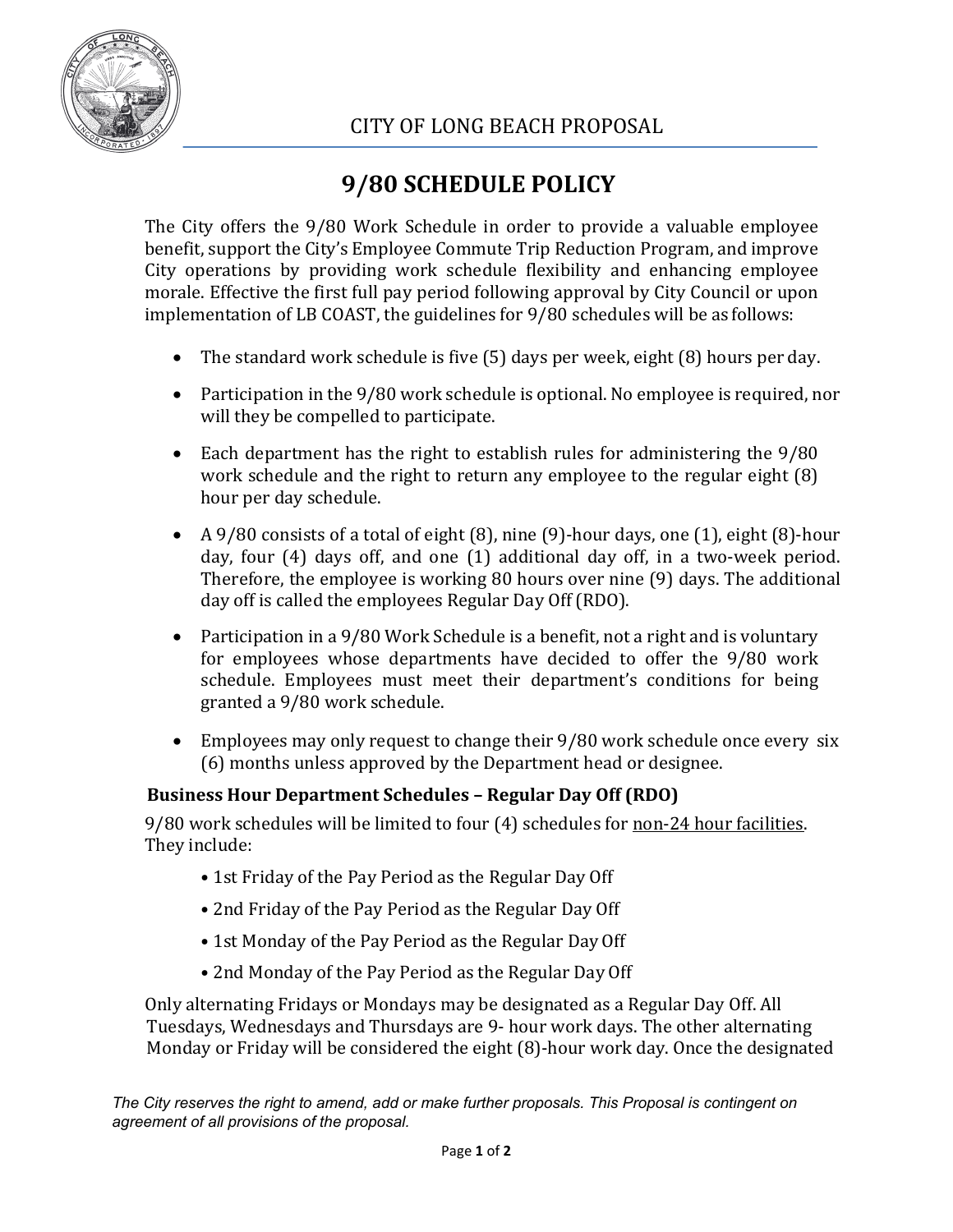regular day off is selected, it cannot be changed, swapped, or traded unless approved with a request to change the 9/80 schedule as noted above.

Upon Departmental approval, employees may flex time within the work week with the exception of their Regular Day Off. Employees may not flex time on their Regular Day Off or 8-hour day.

#### **24-Hour or 7 Day Hour Facility Schedule**

The 24-hour 9/80 option is reserved for 24-hour facilities whose employees may flex on any days other than Monday or Friday. The 9/80 day off must be taken in conjunction with two consecutive days off. For example, an employee whose regular workweek is Tuesday through Saturday would Flex every other Tuesday or Saturday. Sunday and Monday would be 'regular' days off from work.

> **Note:** A 24-hour facility supervisor may assign an employee to a 'Business Hour Department Schedule' if the employee's regular workweek is Monday – Friday and their regular days off are Saturday and Sunday.

\*Use of the 24-Hour Facility Schedule must first be approved by the Department of Human Resources Director.

#### **Holidays**

Employees on 9/80 work schedules may be required to take an hour of qualified leave from their leave accrued leave for each holiday that falls on a 9-hour work day.

Alternatively, supervisors may give their employees the option of working an additional hour during the workweek, not the pay period, in lieu of using eligible leave time.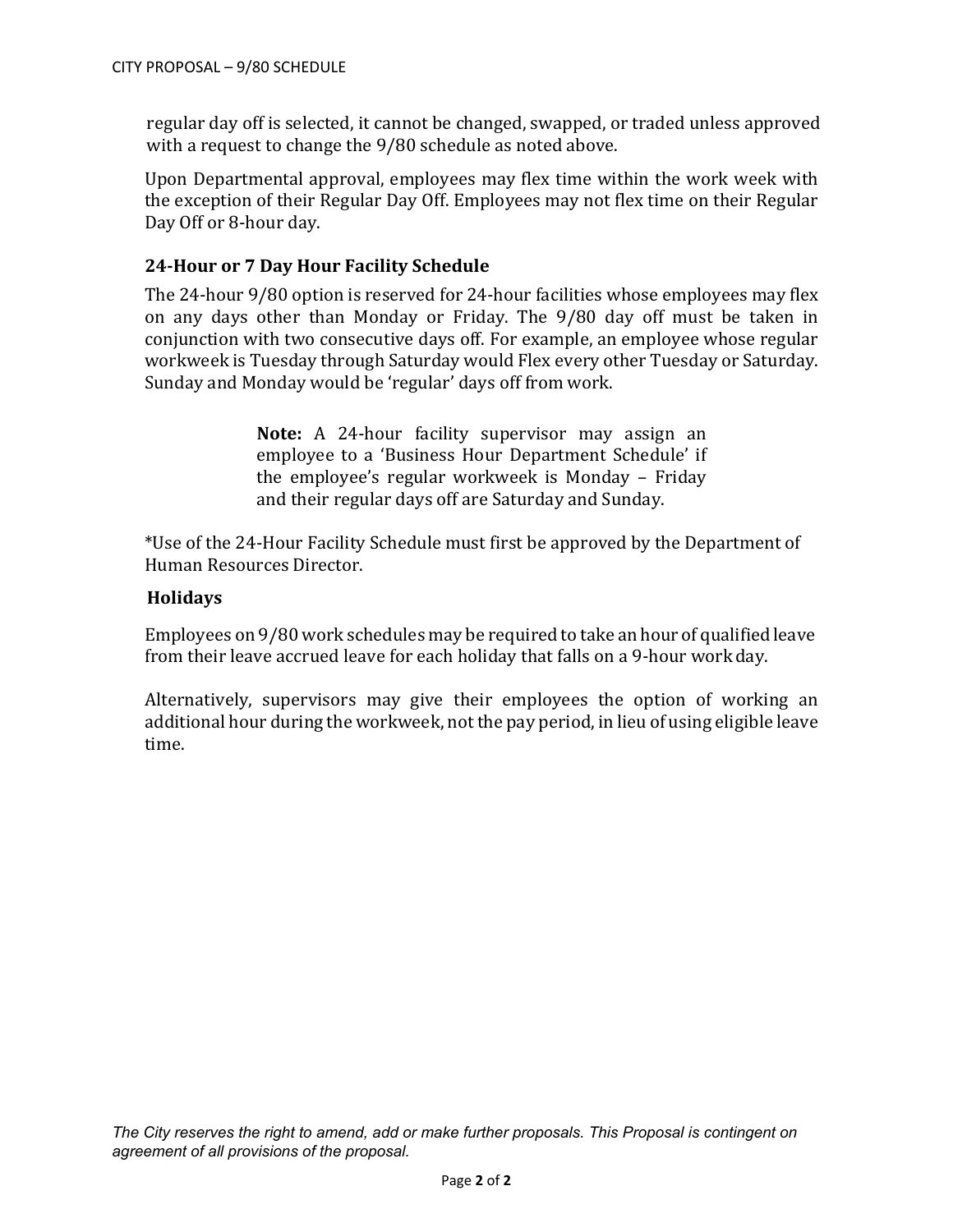

# **PERSONAL HOLIDAY ACCRUAL MAXIMUM**

Effective the first pay period of calendar year 2021 or upon implementation of the City's LB Coast HR system (whichever comes first), subject to approval by City Council and agreement with all other bargaining units, the City will implement a maximum personal holiday accrual for eligible permanent full-time and permanent part-time employees as follows:

## **PERSONAL HOLIDAY ACCRUAL**

- A. All employees on a regular or other holiday schedule will receive four personal holiday days (32.0 hours) based on an 8-hour schedule on the first pay period of January of each year. The personal holiday accrual is capped at sixty-four (64) hours.
- B. Should an employee be at the accrual maximum on the first pay period of January (when hours are advanced), no additional personal holiday hours will be granted until January of the following year if the accrual is below sixty-four (64) hours.

| <b>Personal Holiday</b> | <b>Personal Holiday</b>         | <b>Personal Holiday</b> |  |
|-------------------------|---------------------------------|-------------------------|--|
| <b>Hours</b>            | <b>Advanced (Start of year)</b> | <b>Maximum Accrual</b>  |  |
| Regular/Other Schedule  | 32.0                            | 64.0                    |  |

\*Accounting tracks on accrual basis at rate of 1.24 hours per pay period \*\*Employees will accrue prospectively if they are hired mid-year

- C. Use of personal holiday time is subject to supervisor and/or department head approval.
- D. At the time of separation from employment, earned but unused personal holiday hours will be paid to the employee with the final check at the employee's adjusted hourly rate of pay.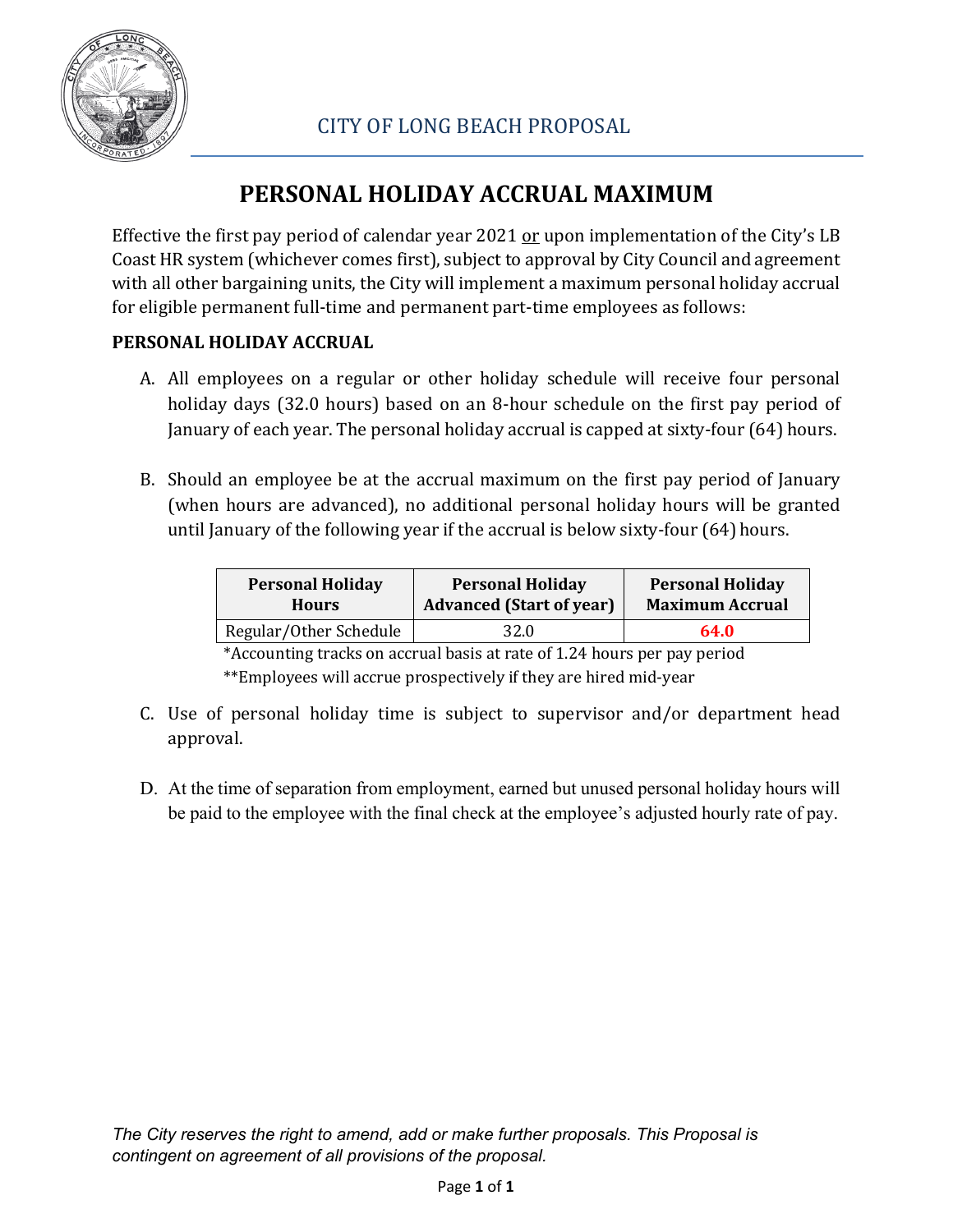

## **MODIFY BENEFITS ELIGIBILITY DATE**

Effective calendar year 2021, subject to approval by City Council and agreement with all other bargaining units, the City will implement a change in practice to the effective date of enrollment for City Benefits (health, dental, vision, life) for permanent full-time employees as follows:

A. Employees will become eligible and may enroll into eligible benefits plans effective the first (1<sup>st</sup>) of the month following their hire date and submittal of enrollment documents.

Benefit enrollment forms must be received by the Department of Human Resources Benefits Division by the end of the month of the employee's hire date for benefits to become effective  $1<sup>st</sup>$  of the following month. (Option 1)

- B. If enrollment forms are not received by the end of the month of the date of hire, the employee's enrollment date will default to the 1<sup>st</sup> of the month following 30 days of employment. (Option 2). If forms are not received timely, the employee (only) will be enrolled into the 1-party PPO plan for health, dental and vision coverage.
- C. Benefit deductions are processed a month in advance of coverage, so new employees will have retroactive deductions reflected on paychecks whether Option 1 or Option 2 is selected.

| Option                                                                          | <b>Start Date</b>    | Date Enrollment Forms<br>are submitted/received<br>by Benefits Division | <b>Effective</b><br>Date |
|---------------------------------------------------------------------------------|----------------------|-------------------------------------------------------------------------|--------------------------|
| <b>Option 1</b><br>(NEW)                                                        | May 15 <sup>th</sup> | May 31 <sup>st</sup>                                                    | June 1 <sup>st</sup>     |
| <b>Option 2</b><br>(Current Practice, no<br>change)                             | May 15 <sup>th</sup> | June $1st -$ June $15th$                                                | July 1 <sup>st</sup>     |
| <b>Default for Non-</b><br><b>Selection</b><br>(Current Practice, no<br>change) | May 15 <sup>th</sup> | None submitted (or<br>submitted after June<br>$15^{th}$ )               | July $1^{st}$            |

*Illustration of timeline:*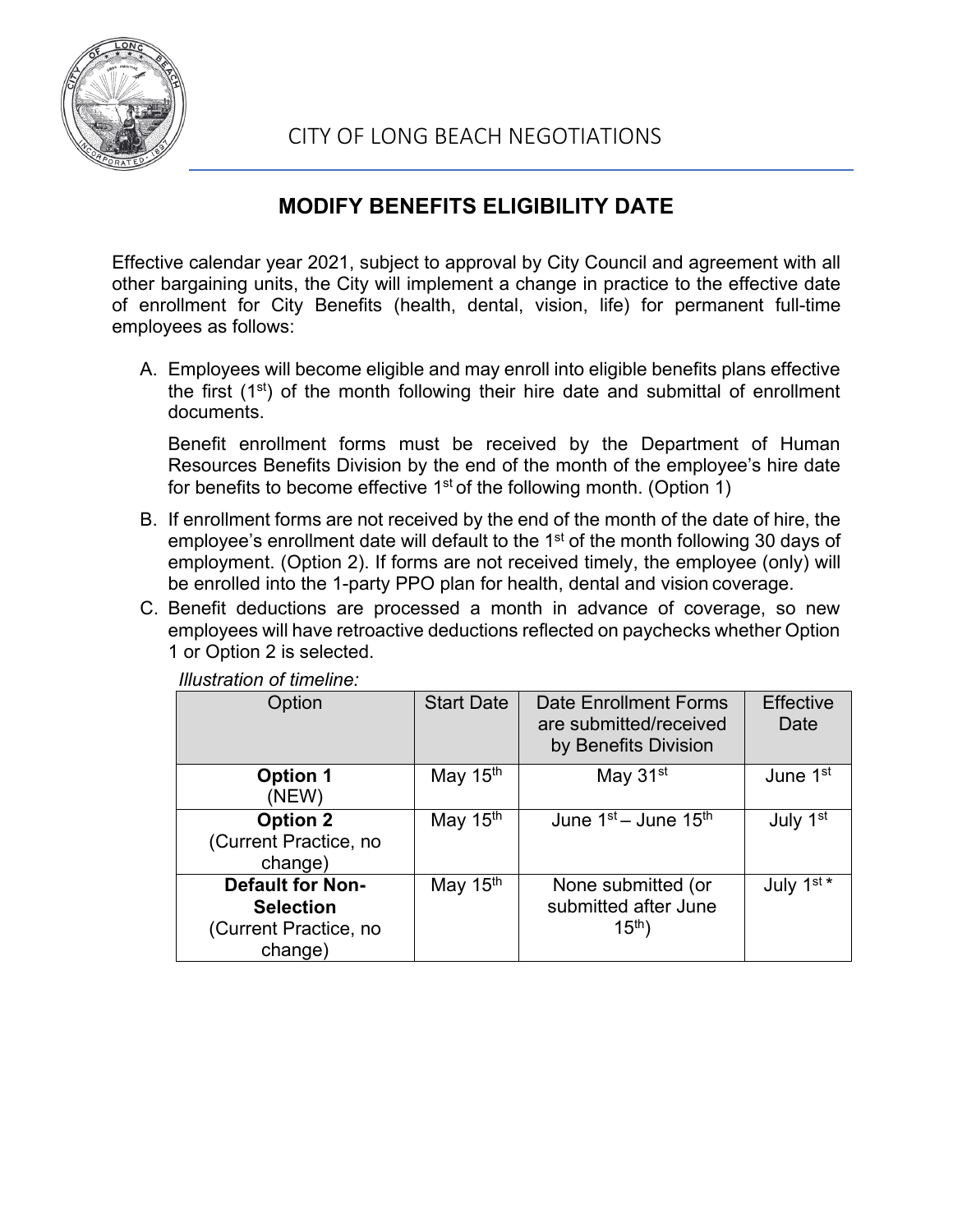

## CITY PROPOSAL – SICK LEAVE USAGE

Effective the first pay period of calendar year 2021, subject to approval by City Council and agreement with all other bargaining units, and superseding provisions in the Salary Resolution, Personnel Ordinance, and/or legislative requirements. The City will expand the usage of sick leave accruals as follows:

#### **Use of Sick Leave for Medical Appointments or Family Illness**

In conjunction with a protected and/or extended medical leave of absence (i.e. FMLA, PDL, CFRA, etc.) in addition to the usage of sick leave accruals, when an employee is personally ill or disabled, he/she shall be entitled to use any available earned sick leave accruals for an absence from duty for personal medical appointments or to attend to his/her ill, eligible family member.

Eligible Family Member shall be defined as child, parent or spouse, in accordance with FMLA.

Catastrophic Leave donations for eligible employees will only be allowed in circumstances where an employee has exhausted all available leave accruals, and are no longer covered by STD or LTD, if applicable, whether the donations are requested to cover a personal or familyrelated illness.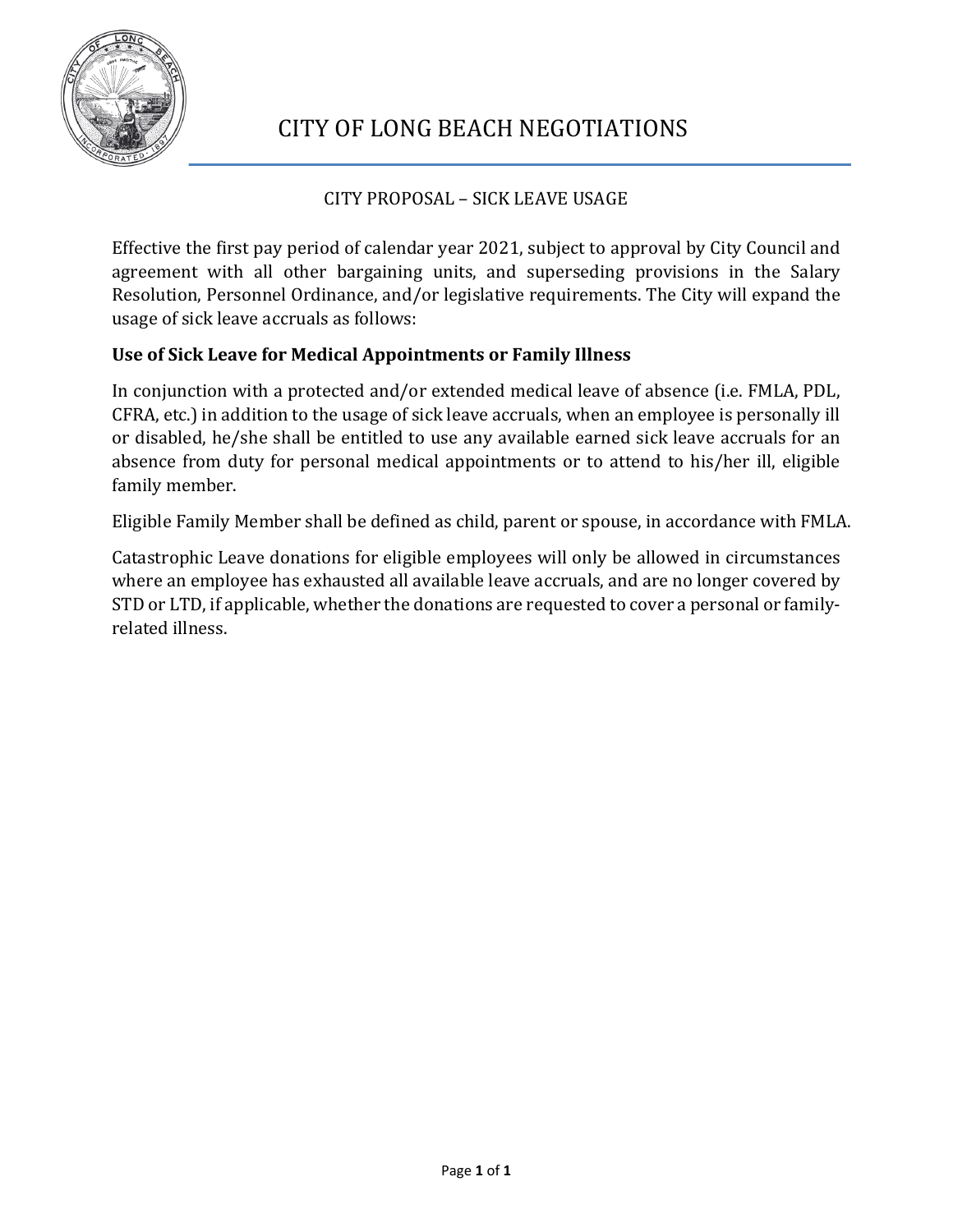

## **SHORT-TERM DISABILITY / LONG-TERM DISABILITY BENEFITS**

Upon approval by City Council, the City of Long Beach proposes to provide an employer-paid short-term and longterm disability plan(s), in addition to a voluntary, supplemental long-term disability option. If agreement is reached, the following options would be implemented effective the first pay period of calendar year 2021:

#### **Short-Term Disability**

The City shall provide a Short-Term Disability (STD) Plan to employees in the unit that provides disability payments to employees. The plan includes the following provisions under Class 3 as identified in the plan document:

- 1. Seven (7) calendar day elimination period. Disability payments begin on the 8th day.
- 2. Payments shall not exceed 50% of the employee's salary up to \$1,000 per week.
- 3. Maximum duration is twenty-six weeks (180 days or 6 months) of STD payments.
- 4. The premium will be paid by the City. The benefit is taxable to the employee.
- 5. Disability payments are not provided for workers' compensation injuries when Total Temporary Disability (TTD) or 4850 workers' compensation benefits are being paid.
- 6. Requires employees to exhaust sick leave accruals first.

#### **Long-Term Disability**

The City provides a Long-Term Disability (LTD) Plan to employees in the unit that provides disability payments to employees under the following basic provisions:

- 1. Disability payments will commence on the 181st day of the illness or injury.
- 2. Payments shall not exceed a total of 50% of the employee's salary or a maximum of \$4,000 per month (whichever is less) and will be coordinated in accordance with provisions as provided under the LTD plan
- 3. The maximum benefit period for an individual under class 3 provisions is eighteen (18) months.
- 4. The premium will be paid by the City. The benefit is taxable to the employee.
- 5. In addition to the basic LTD plan provided by the City, the employee may elect to enroll in a supplemental LTD plan at his/her cost, which provides supplemental LTD payments equal to 66.67% of the employee's salary up to a maximum of \$12,000 per month, will be coordinated in accordance with provisions as provided under the LTD plan.
- 6. Requires employees to exhaust sick leave accruals first.

The City will secure the STD & LTD provider via a contractual agreement. Should the City be unable to secure renewal of these plans, the plan benefits may change.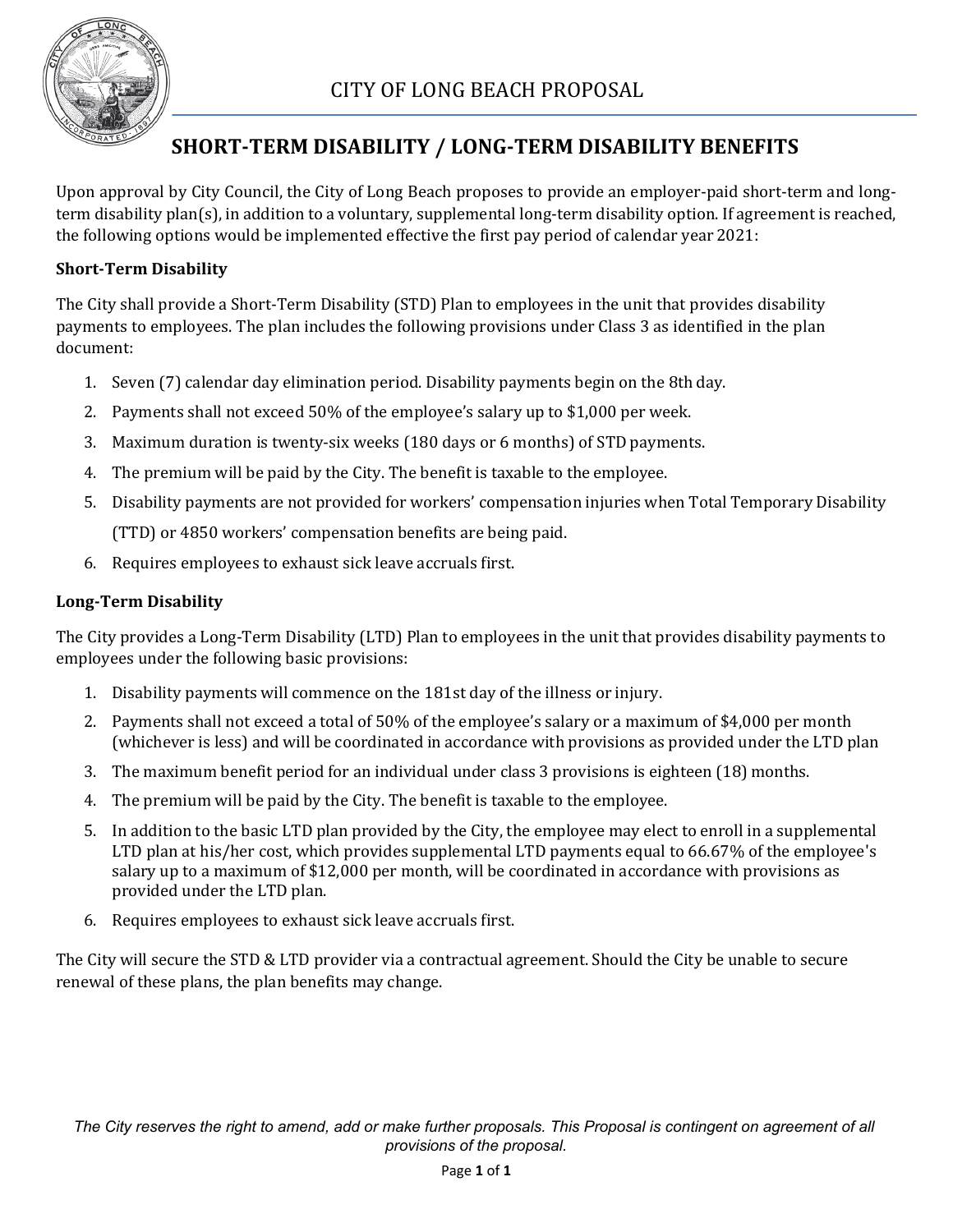

## **ADDITIONAL CITY HOLIDAY**

## **Addition to Holidays Enumerated – Personnel Ordinance, Article One; Section 1.05:**

Effective the first pay period of calendar year 2021, subject to approval by City Council the City will provide an additional City observed Holiday (Election Day) to eligible permanent full-time and permanent part-time employees.

- A. The following ten days shall be observed as holidays:
	- 1. New Year's Day January  $1<sup>st</sup>$
	- 2. Martin Luther King Jr. Day  $-3$ <sup>rd</sup> Monday in January
	- 3. Washington's Birthday  $3<sup>rd</sup>$  Monday in February
	- 4. Memorial Day Last Monday in May
	- 5. Independence Day July  $4<sup>th</sup>$
	- 6. Labor Day  $1<sup>st</sup>$  Monday in September
	- 7. Thanksgiving  $-4$ <sup>th</sup> Thursday in November
	- 8. Day after Thanksgiving Friday after Thanksgiving
	- 9. Christmas Day December 25th

## **10.New Holiday (Election Day)**

- B. Holidays are paid based on eight (8) hour work days on the day the holiday is observed regardless of the number of regular work hours on that day.
- C. Employees on 9/80 work schedules may be required to apply an hour of eligible leave from their leave accruals for each holiday that falls on a 9-hour workday.
- D. Alternatively, supervisors may give their employees the option of working an additional hour during the workweek when the holiday is observed, not the pay period, in lieu of using qualified leave time.

Regularly Scheduled Day Off

E. If any of the foregoing holidays fall on an employee's regularly scheduled day off (E.g., weekend or RDO), the employee may take an alternate day off, for the holiday, within the same work week.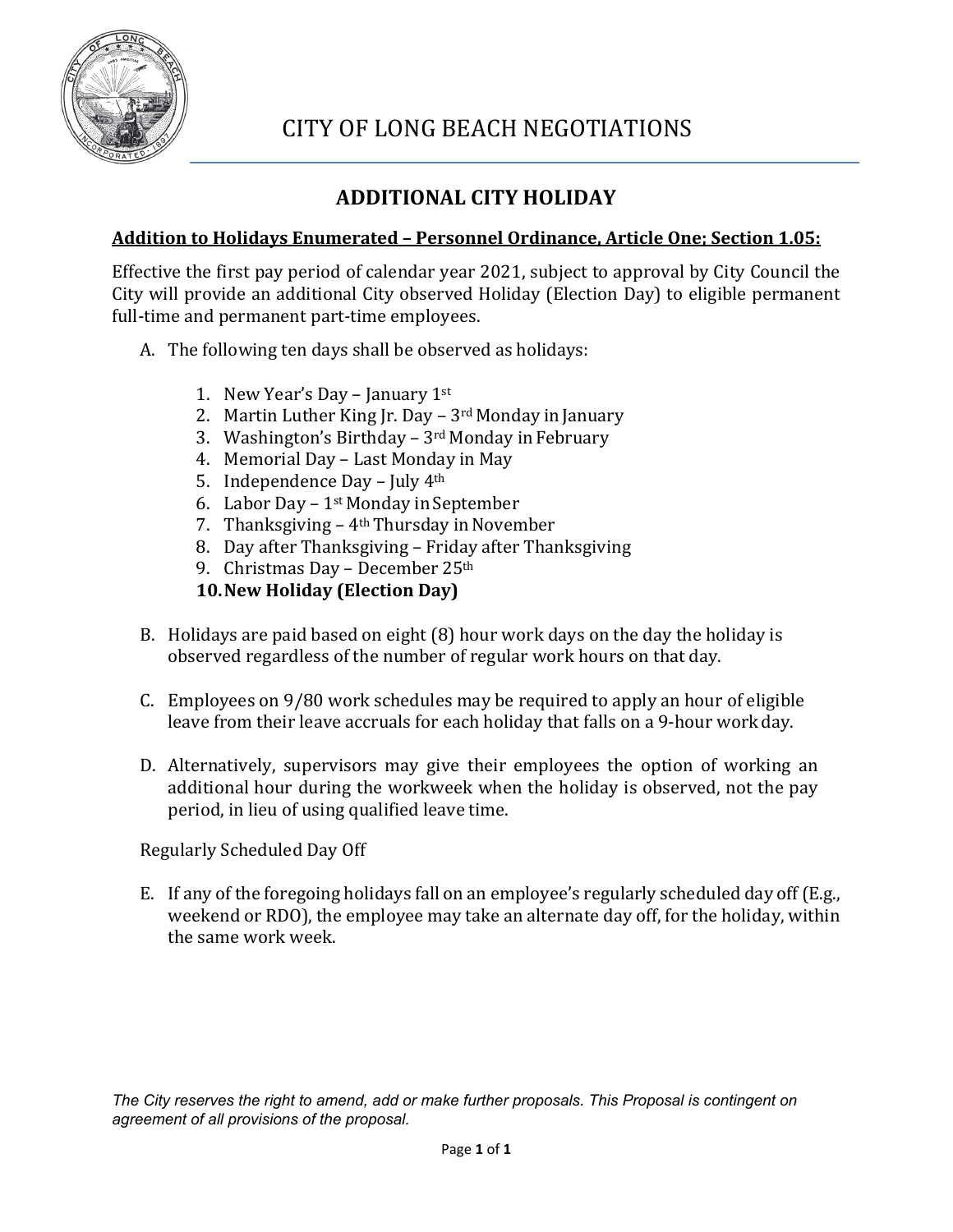

# **PAID PARENTAL LEAVE (NEW)**

Subject to approval by City Council, the City of Long Beach proposes to implement the following paid parental leave policy effective the first full pay period of calendar year 2021 or upon implementation of the City's LB Coast HR system (whichever comes last):

**The proposed policy institutes a new program offered by the City which provides** 30 consecutive calendar days **of Parental Leave at 100% of salary, for the birth, adoption or foster placement of a child, regardless of the gender, marital status or sexual orientation of the parent. Paid Parental Leave may be taken at any time during the twelve-month period immediately following the birth, adoption or placement of a child with the employee.**

The leave must be taken in full day increments, and within one year of the date of birth/placement of the child. This type of absence is not charged against the employee's leave accruals.

## **Purpose/Objective**

All full-time employees eligible for City health benefits are eligible for Paid Parental Leave, for up to 30 consecutive calendar days in the twelve-month period following the birth of a child, adoption of a child, or placement of a foster child in their home. Employees will be afforded the same level of benefit continuation for the period of time that the employee is on Paid Parental Leave as if the employee was on active work status.

The purpose of Paid Parental Leave is to enable the employee to care for and bond with a newborn or a newly adopted or newly placed child.

## **Eligibility**

- Permanent full-time employees eligible for City health benefits; AND
- Employees that have completed six (6)months of full-time City service; AND
- Employees who are the parent of a newborn child; OR
- Employees who have adopted a child or who have had a foster child placed in their home (in either case, the child must be age 17 or younger).
- This benefit shall apply to life events occurring after the effective date of the Paid Parental Leave program.

## **Amount, Time Frame and Duration**

- Employees will be eligible for up to 30 consecutive calendar days (160.0 hours) of Paid Parental Leave at employee's adjusted hourly rate of pay.
- Paid Parental Leave will be paid on regularly scheduled pay dates.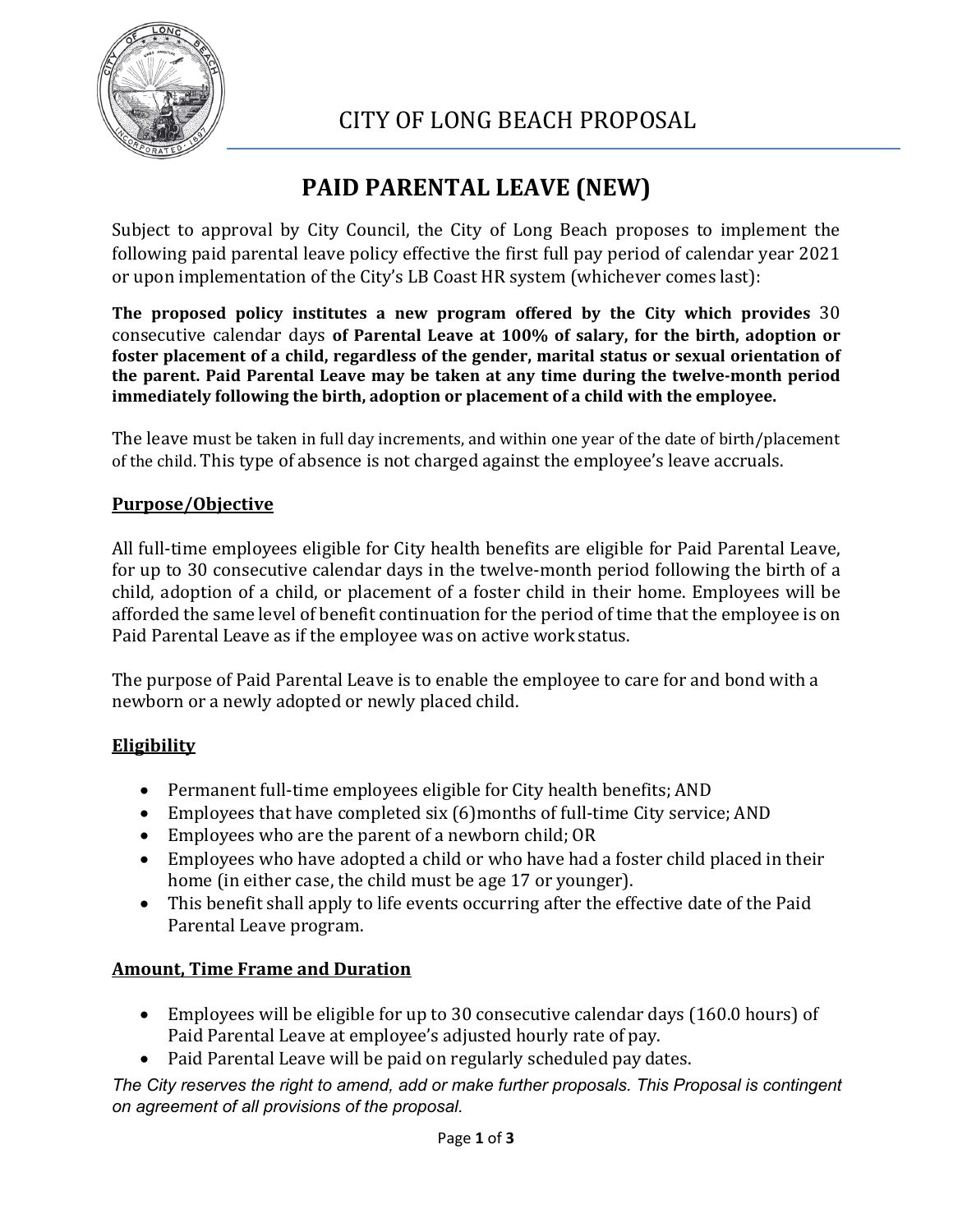- Approved Paid Parental Leave may start up to two consecutive weeks prior to andat any time during the twelve-month period immediately following the birth, adoption or placement of a child with the employee.
- The 30 consecutive calendar days of Paid Parental Leave will begin on the first day of Paid Parental Leave used, and in no event shall exceed 30 calendar days within a 12 month period.
- Paid Parental Leave may not be used or extended beyond this twelve-month time frame.
- The City will allow employees to take Paid Parental Leave only in the smallest of increment equivalent to a one-day shift according to their regular work schedule (i.e., no partial days shall be taken under any circumstance).
- In no case will an employee receive more than 30 consecutive calendar days of Paid Parental Leave in a rolling 12-month period, regardless of whether more than one birth, adoption or foster care placement event occurs within that 12-month rolling time frame.
- City employees who are co-parents with another City employee, will each have an individual right to paid Parental Leave.

## **Coordination with Other Policies**

- Paid Parental Leave taken under this policy will run concurrently with leave under the FMLA, CFRA and PDL.
- If a City holiday occurs while the employee is on Paid Parental Leave, such day will be charged as holiday pay and will not be counted against the employee's 30 consecutive calendar days of Paid Parental Leave.

## **Requests for Paid Parental Leave**

- The employee must provide his or her supervisor and the Human Resources Department with notice of the request for leave at least 30 days prior to the proposed date of the leave (or if the leave was not foreseeable, as soon as possible).
- An employee who does not give 30 days' notice must explain why such notice was not practical.
- The employee must complete the necessary Human Resources Department forms and provide all documentation as required by the Human Resources Department to substantiate the request.
- Employees may request to start their Paid Parental Leave up to two weeks prior to the birth/placement of the child.

The City retains the right to review the Paid Parental Leave program at the end of the contract term to evaluate the program's. impact on operations. The parties will agree to meet and discuss modifications to the program to address unforeseen fiscal and/or operational impacts.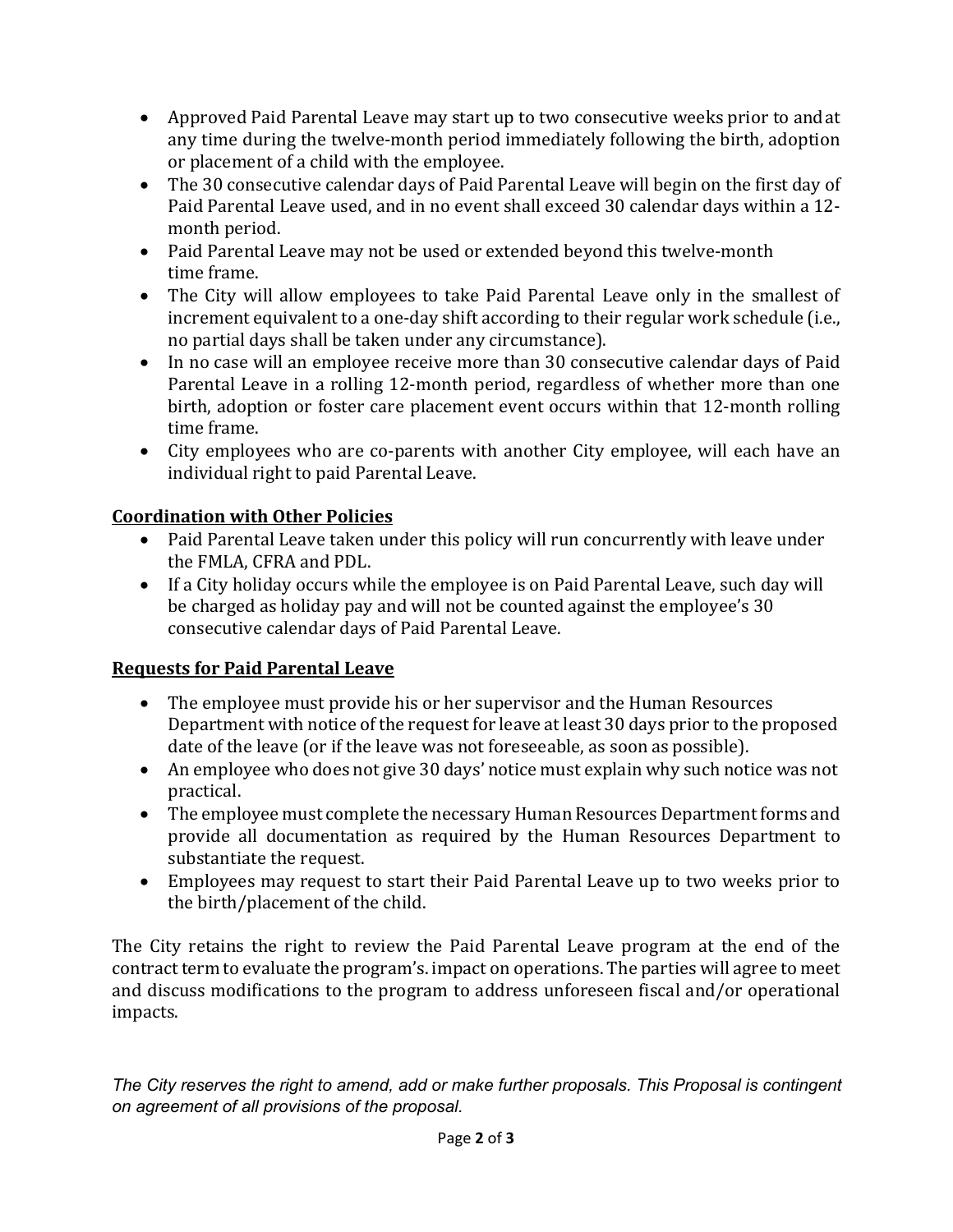#### **Applicable MOU Provision(s)**

Upon implementation of Paid Parental Leave program, all parties agree to eliminate applicable provisions for the Preservation of Sick Leave (Vacation) During Extended Leave which states:

> • *Whenever a permanent employee has requested an extended leave of absence (more than 30 days), the employee has the option to retain up to eighty-hours ofsick leave/vacation/holiday pay in the system. However, previously scheduled vacation time may be preserved in addition to the 80-hour limit.*

This provision will be discontinued and removed from applicable Memorandum of Understanding and any other documents, or locations referenced.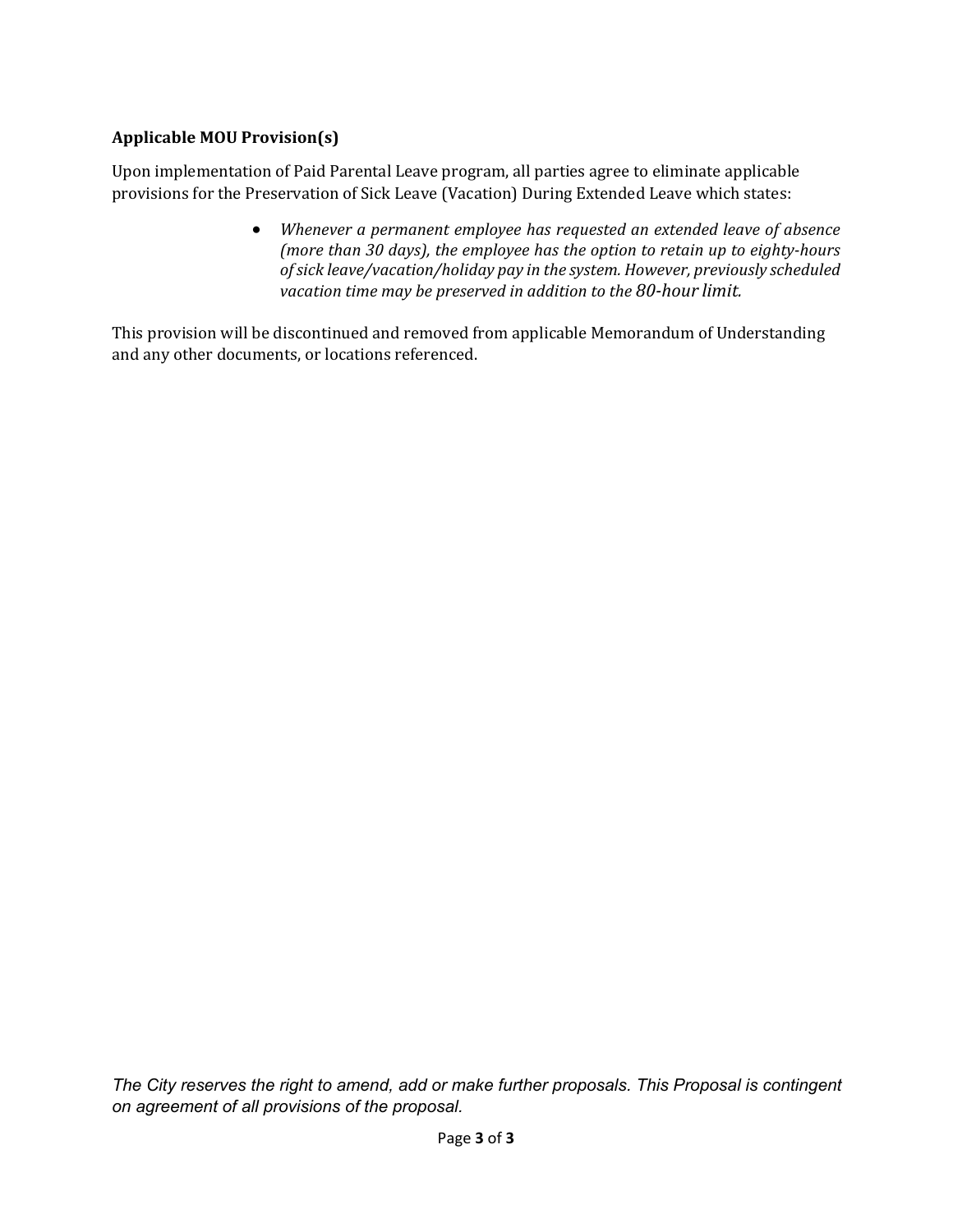

## **COMPENSATORY TIME OFF**

The parties agree to modify provisions of the Memorandum of Understanding (MOU) pertaining to Overtime and Compensatory Time Off (CTO), effective January 1, 2021 to read as follows:

## **1. Work Week and Increments of Time Reporting**

Bargaining Unit members work a seven-day FLSA workweek (168 recurring hours). Hours worked shall be accounted for in increments of six (6) minutes. Overtime shall be earned, credited and paid or taken off (compensatory time off) in increments of six (6) minutes. No overtime credit shall be allowed for a period of less than six (6) minutes.

#### **2. FLSA Overtime**

FLSA Overtime for all work performed in the excess of forty (40) hours per week will be paid at the regular hourly rate (or compensation accrued) at one and one-half times.

#### **3. MOU Overtime**

During the term of this Agreement, the City shall pay MOU overtime under this section by crediting sick leave, personal or in lieu holiday leave, etc. as hours worked. Hours charged to vacation leave shall be excluded and not be considered when determining premium pay under the provision of this MOU. MOU Overtime (in excess of 40 hours per week, excluding vacation) will be paid at time and one-half the regular hourly rate or accrued as Compensatory Time Off.

#### **4. Compensatory Time Off (CTO)**

- a. Employees working overtime will be eligible to accrue Compensatory Time Off (CTO) in lieu of receiving overtime compensation for each hour of overtime worked. CTO is earned at one and a half (1.5) hours for each hour worked. CTO time-off may be accrued up to a maximum of forty (40) hours.
- b. Banked overtime credits shall not exceed 40.0 expanded hours for any nonsupervisory bargaining unit employee (I.e., Office & Tech Svcs-Basic, Professional-Basic, Protection-Basic, Peace Officer-Basic) at any one time.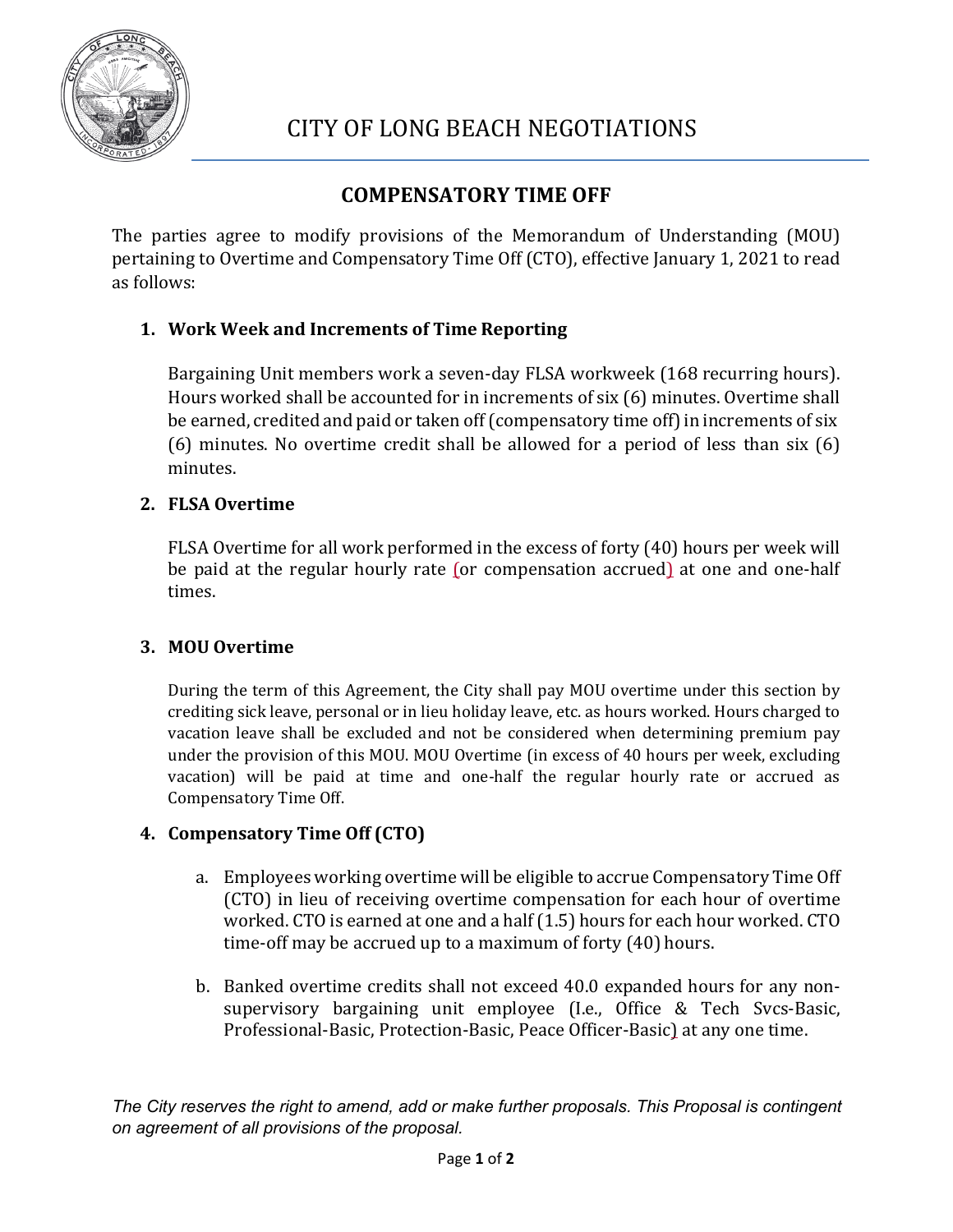(26.67 straight time hours  $x 1 \frac{1}{2} = 40$ )

c. Banked overtime credits shall not exceed 60.0 expanded hours for any supervisory bargaining unit employee (Office & Tech Svcs-Supervisory, Professional-Supervisory, Protection-Supervisory, Peace Officer-Supervisory, Refuse-Supervisory) at any one time.

(40 straight time hours x  $1 \frac{1}{2} = 60$ )

- d. Employees will be paid for all accrued CTO annually with the final pay period of each fiscal year or in the pay period immediately preceding a general salary increase. Should an employee promote to a classification with a higher base hourly rate of pay, all accrued CTO will be paid as compensation to the employee on the pay period prior to promotion.
- e. An employee wishing to use accrued CTO shall provide the City with reasonable notice of such request. "Reasonable notice" is defined as at least two weeks' notice. If reasonable notice is provided, the employee's request will not be denied unless it would be unduly disruptive to the department to grant the request. A request to use CTO with less than two weeks' notice may still be granted within the discretion of the supervisor or manager responsible for considering the request.
- f. Management retains the sole discretion in granting the request to accrue CTO or pay it as overtime worked.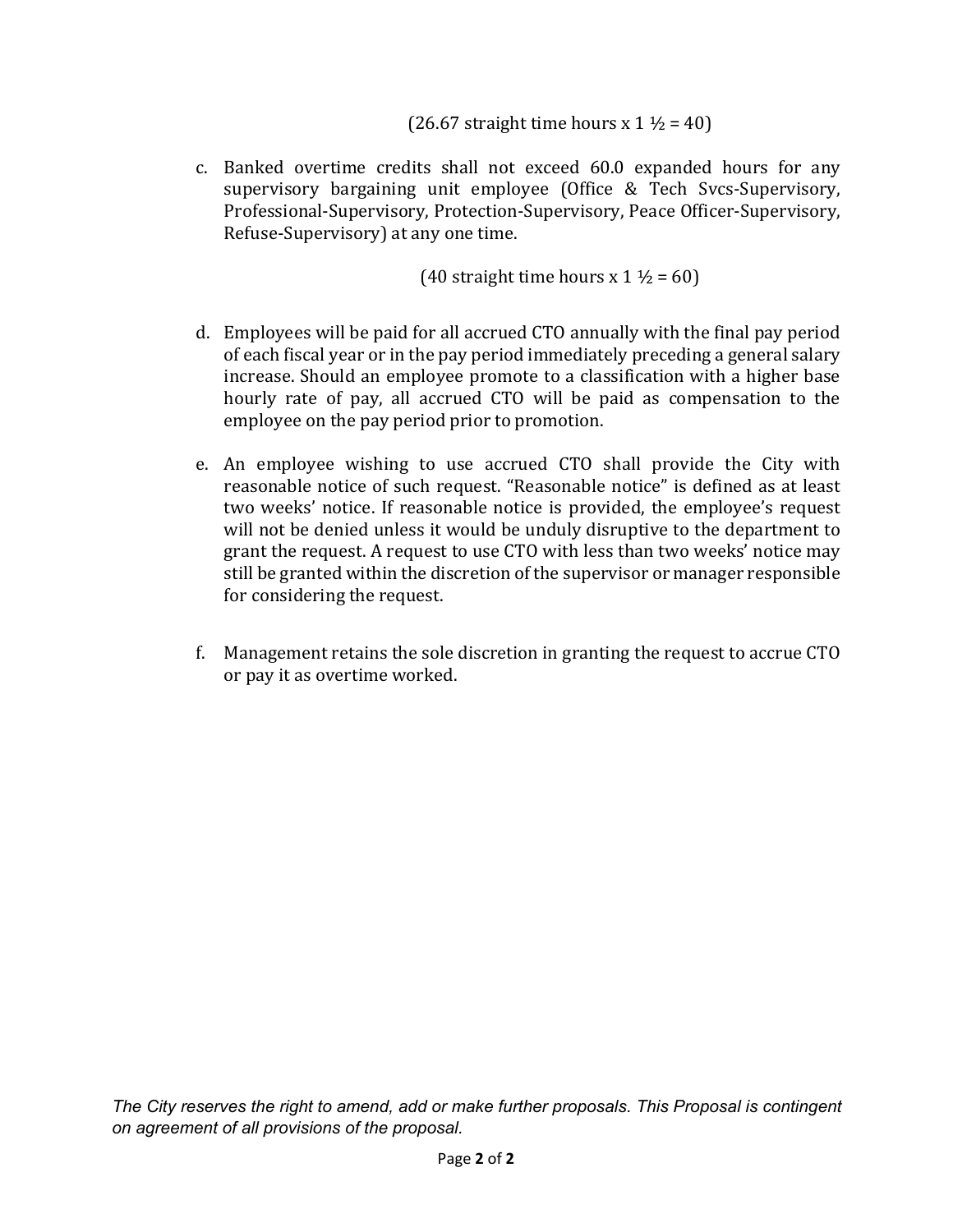

### **BEREAVEMENT LEAVE LANGUAGE**

The parties agree to add the following Bereavement Leave provision to the Memorandum of Understanding.

The current Bereavement Leave benefit provided by the Personnel Ordinance and/or Salary Resolution will be superseded by this new MOU Bereavement Leave provision effective the date the MOU is approved by City Council. The new MOU language will be modified as follows:

#### Bereavement Leave

- 1. Permanent full-time and Permanent part-time employees may be allowed to be absent from duty for a period not to exceed three (3) scheduled work days and will receive full compensation during such absence upon the necessity for his or her absence, and with the consent of the employee's department head, in the case of death, or of critical illness where death appears imminent of such employee's immediate family member.
- 2. An immediate family member shall be defined as the employee's: spouse, child, parent including in loco parentis, sibling, parents or siblings of spouse, grandparent, grandchildren, step children, step parents, step siblings, foster child or domestic partner as defined by State law.
- 3. An employee requesting paid bereavement leave due to death or critical illness of immediate family member, may be required to furnish satisfactory evidence of such death or critical illness to the Department head.
- 4. Bereavement leave must be taken within 60 days of immediate family member death.
- 5. Employees shall be eligible for three (3) paid bereavement leave days per eligible family member death with a maximum of three (3) occurrences in a calendar year.
- 6. In addition to approved paid bereavement leave, eligible members under Section 1 above, may also use up to three (3) days of accrued sick leave, per occurrence, for the death or critical illness of each eligible family member.
- 7. Temporary, Seasonal and Non-Career employees are not eligible for paid bereavement leave.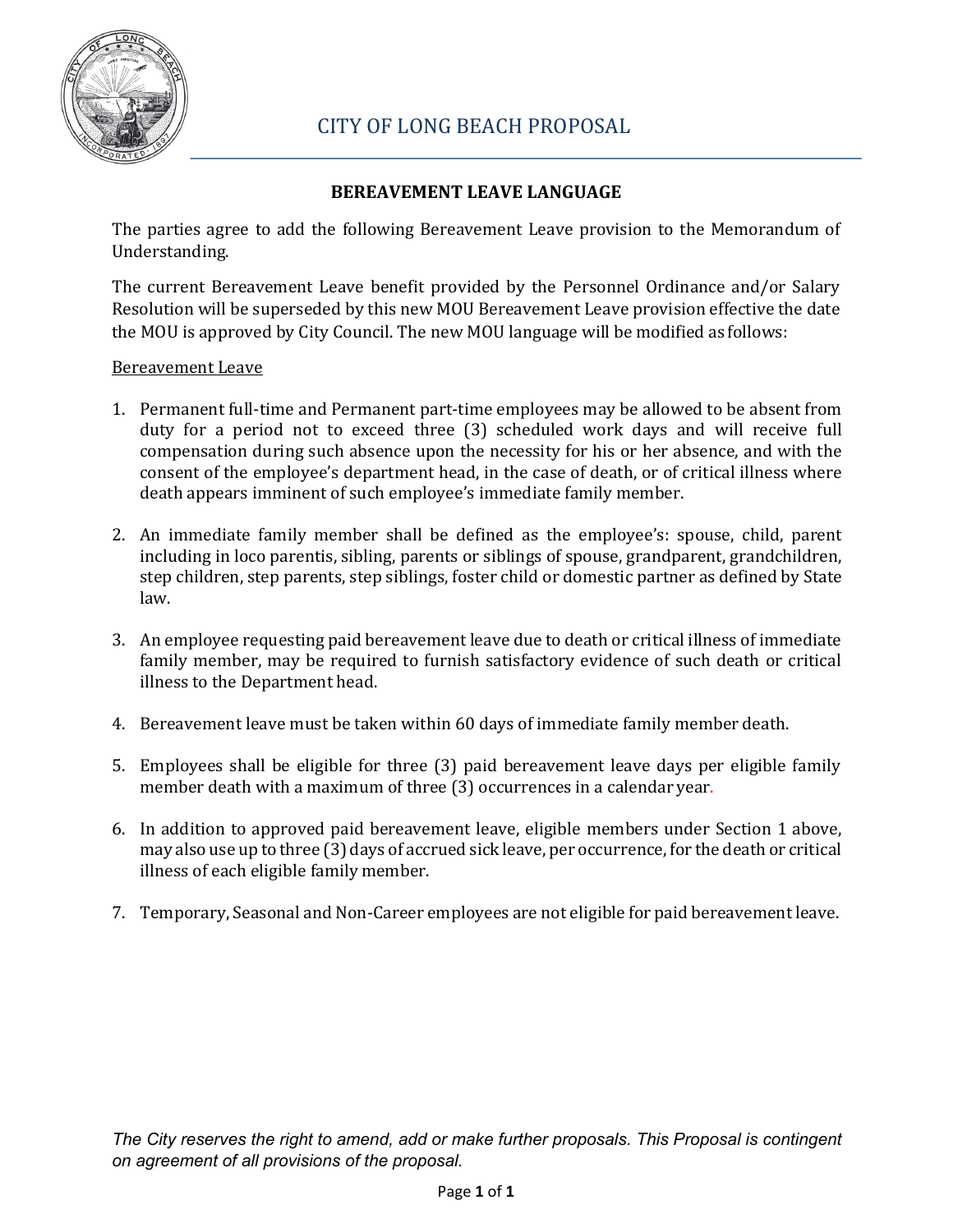

## **PERSONNEL FILES SECTION REVISION**

#### **Section III – Personnel Files**

An employee or his/her Union representative (Union Officers or Shop Stewards) with written consent of the employee, shall be entitled to review all of his/her existing personnel folders upon request.

The employee shall, in advance, be advised of, entitled to read and challenge, all statements written by the employee's supervisor, division head, bureau head, or department head, of his/her work performance or conduct, if such statement is to be placed in the employee's file. No such material shall be filed until an employee has had the opportunity to challenge any such material. Tardy slips and notes of absenteeism shall be excluded from the requirement since they are not considered to be disciplinary statements. A challenge shall be defined as a rebuttal, either oral or in writing, which contests the written statements made about the employee. An employee may attach supplemental documentation to a document that is challenged as defined in this section. A challenge may result in modification of information contained in the employee's personnel file. Challenges must be made within 20 working days of the employee receipt of the written material.

At the employee's request in writing, all disciplinary memoranda for minor offenses, including suspensions not to exceed two (2) days constructive action and all tardy slips and notes of absenteeism, shall be sealed for reasons that such items shall not be used against the employee thereafter, if no further disciplinary action directly relating to the original memoranda has been taken against the employee within two (2) years following issuance of the memoranda.

Any item that is sealed shall be removed from access from personnel except the Department Head or designee. If the employee believes this section is being misinterpreted or misapplied, or if there is material in the personnel file that should be removed or sealed, he/she may file a grievance pursuant to Article Seven. However, the grievance resolution shall be final and binding when it gets to the Director of Human Resources unless there is some other alleged violation of the MOU within the grievance.

Written reprimands shall be served on an affected employee within a reasonable period of time after the manager discovers the incident(s) which supports the written reprimand. If an employee believes the reprimand was not served in a reasonable time, he/she can only appeal the timeliness of the service to the Director of Human Resources or designee. The contents of the grievance can only be challenged as set forth above. The decision of the Director of Human Resources or designee is final and not subject to arbitration.